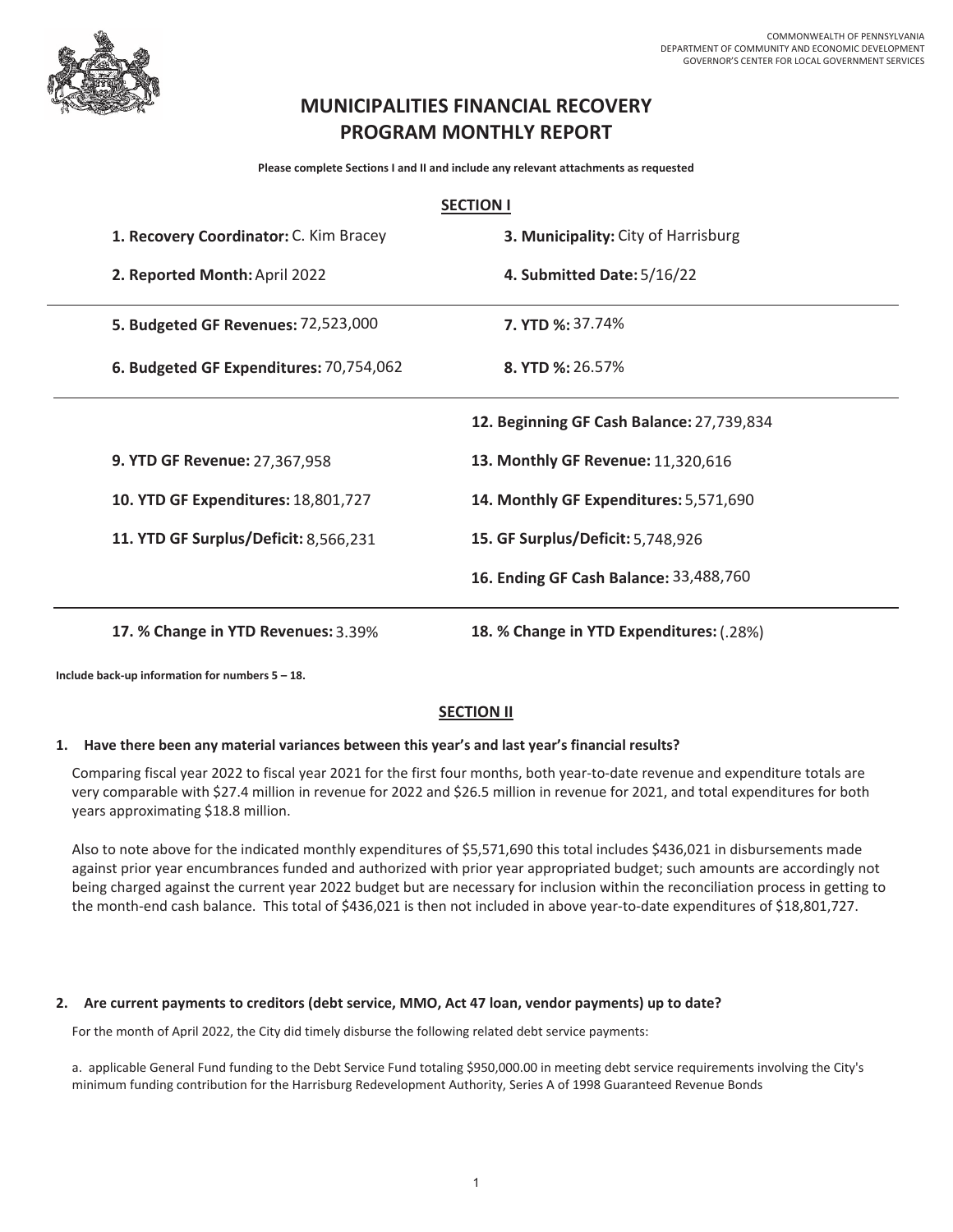#### **3. Provide specific examples of progress on critical recommendations of the Plan.**

Under the Commonwealth's Act 124, the Intergovernmental Cooperation Authority for Harrisburg (ICA) may enter into and implement an intergovernmental cooperation agreement. Such a revised agreement has been previously accepted and approved by Harrisburg City Council via adopted ordinance, and the City now intends to execute this mutually approved agreement after the Commonwealth Court issues any final administrative orders for the City's orderly exit from the Municipalities Financial Recovery Act (Act 47) as administered by PA DCED.

### **4. List and briefly describe meetings and communication that support implementation of the Plan.**

Consistent with ongoing prior practice, the City will continue to maintain communications with PA DCED for providing responses to Act 47 quarterly status inquiries for related information requests.

### **5. Is there a capital improvement plan? Is the capital improvement plan being implemented?**

Yes, such a plan is a part of the General Fund's 2022 budget for various City departments including notable increases in budgeted capital expenditures over prior year actual amounts for the Bureaus of Information Technology (updated and better integrated City-wide software system), Fire (addressing data processing equipment needs), and Traffic and Engineering (heavy operating equipment and the rebuilding of traffic signal cabinetry and related operating software).

## **6. Are there any outstanding audits or audit recommendations that need to be completed?**

Working with and through its audit firm of Boyer & Ritter, LLC, the City has recently reviewed and approved a prepared draft of the 2020 municipal annual audit and financial report for ultimate filing with PA DCED; it is anticipated such completed filing will occur by or before the end of May 2022.

#### **7. Provide additional observations and challenges.**

a. The City continues to manage operating expenses under the constraints of an ongoing lack of significant monthly parking system revenues.

b. The Bureau of Financial Management is currently working through stages of developing and scheduling a budget monitoring process for 2022 and a budget planning strategy for fiscal year 2023.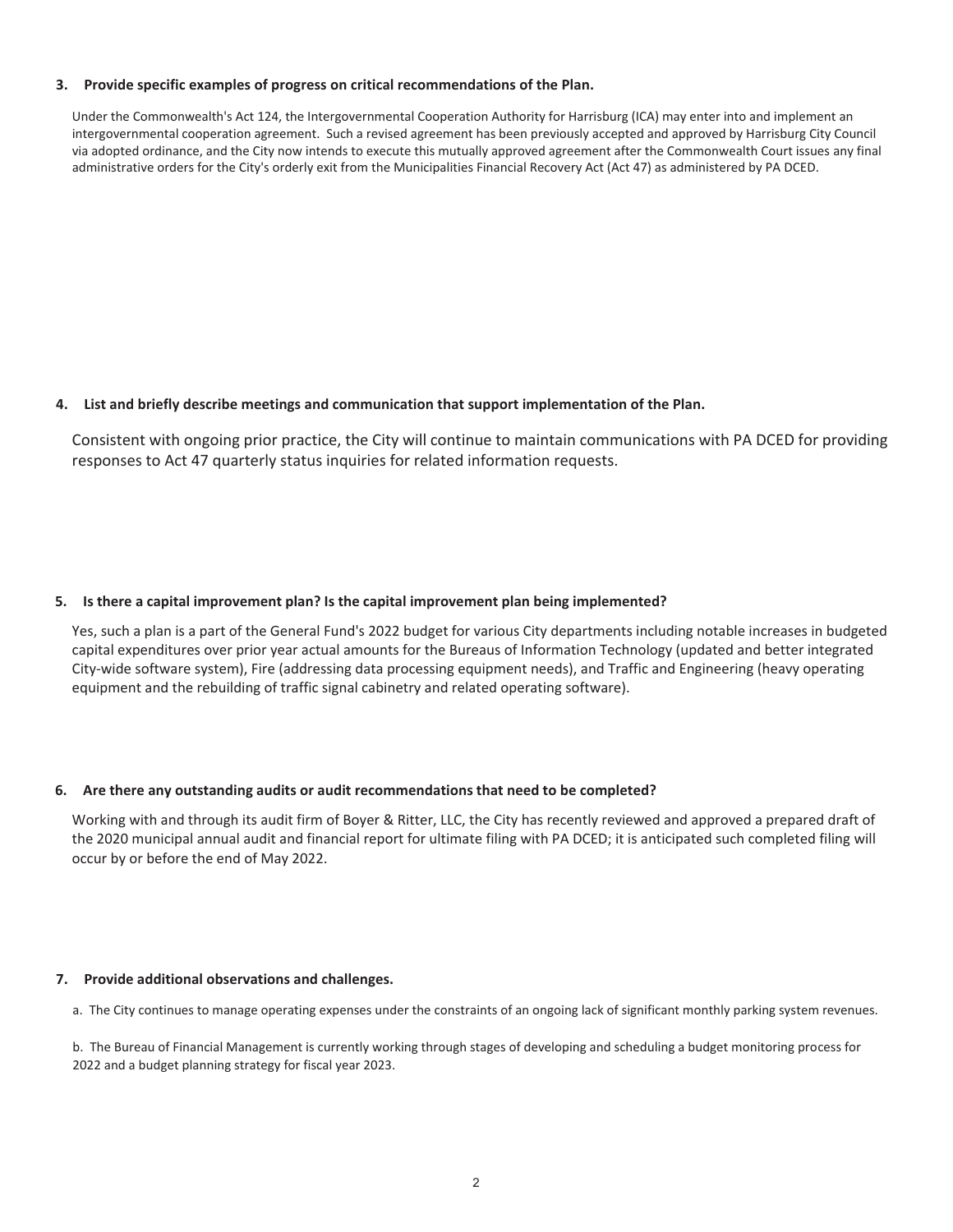# **MUNICIPALITIES FINANCIAL RECOVERY PROGRAM MONTHLY REPORT INSTRUCTIONS**

# **SECTION I:**

- 1. Use the name as it appears on the Recovery Coordinator contract.
- 2. The month that corresponds with the information being submitted.
- 3. The name of the municipality for which the information is being submitted.
- 4. The date on which the Monthly Report is being submitted.
- 5. Total General Fund Revenues budgeted for the Fiscal Year.
- 6. Total General Fund Expenditures budgeted for the Fiscal Year.
- 7. Percentage of General Fund Revenues that have been received during the Fiscal Year.
- 8. Percentage of General Fund Expenditures that have been spent during the Fiscal Year.
- 9. General Fund Revenues that have been received during the Fiscal Year-To-Date.
- 10. General Fund Expenditures that have been spent during the Fiscal Year-To-Date.
- 11. The difference between the Year-To-Date General Fund Revenues and Year-To-Date General Fund Expenditures.
- 12. The General Fund Cash Balance of the municipality at the beginning of the Reported Month. This should be the same amount as the Ending General Fund Cash Balance on the preceding Monthly Report.
- 13. General Fund Revenues that were received during the Reported Month.
- 14. General Fund Expenditures that were spent during the Reported Month.
- 15. The difference between the General Fund Revenues and General Fund Expenditures for the Reported Month.
- 16. The General Fund Cash Balance of the municipality at the end of the Reported Month. This should be the same amount as the Beginning General Fund Cash Balance on the succeeding Monthly Report.
- 17. The percentage that Year-To-Date General Fund Revenues increased or decreased from this time last year.
- 18. The percentage that Year-To-Date General Fund Expenditures increased or decreased from this time last year.

## **SECTION II:**

- 1. Briefly expand on material results from Section I, particularly 17 & 18.
- 2. Provide information on delayed and delinguent payments that fall under these categories.
- 3. This field is provided to ensure that recommendations in the Recovery / Exit plan are being accomplished.
- 4. List and briefly describe meetings and communications with relevant officials, agencies, community groups that support implementation of the Recovery / Exit plan for the Reported Month.
- 5. Briefly describe the status of the municipality's plan for capital improvements.
- 6. Briefly provide a status update on audits and audit recommendations.
- 7. Provide additional information of which DCED should be aware.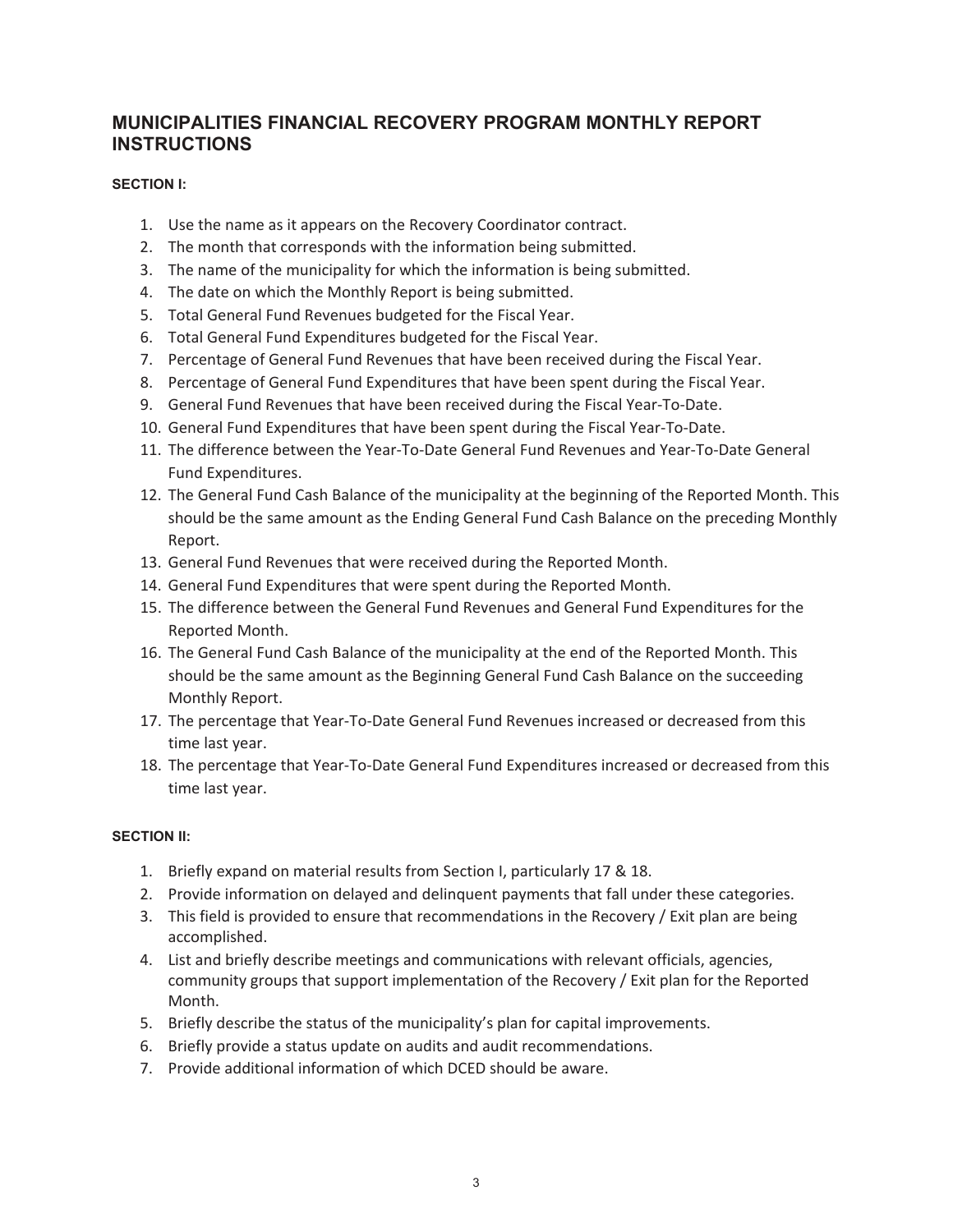# **CITY OF HARRISBURG GENERAL FUND SUMMARY - REVENUE, EXPENDITURES, AND CHANGE IN FUND BALANCE For the Month ended 4/30/2022**

| <b>DESCRIPTION</b>                                            | QTD Three<br>Months ended<br>03/31/22 | Month<br>ended<br>04/30/22 | <b>YTD Four</b><br>Months thru<br>04/30/22 |
|---------------------------------------------------------------|---------------------------------------|----------------------------|--------------------------------------------|
| Beginning cash basis fund balance                             | 27,062,140                            | 27,739,834                 | 27,062,140                                 |
|                                                               |                                       |                            |                                            |
| Revenue                                                       |                                       |                            |                                            |
| Total revenue                                                 | 16,047,342                            | 11,320,616                 | 27,367,958                                 |
|                                                               |                                       |                            |                                            |
| Expenditures                                                  |                                       |                            |                                            |
| <b>General Government</b>                                     | 424,344                               | 167,651                    | 591,995                                    |
| Administration                                                | 5,653,298                             | 2,611,569                  | 8,264,867                                  |
| <b>Building and Housing</b>                                   | 320,166                               | 108,899                    | 429,065                                    |
| <b>Public Safety</b>                                          | 6,328,068                             | 1,787,177                  | 8,115,245                                  |
| <b>Public Works</b>                                           | 635,116                               | 330,333                    | 965,449                                    |
| Parks and Recreation                                          | 305,066                               | 130,040                    | 435,106                                    |
| Total expenditures                                            | 13,666,058                            | 5,135,669                  | 18,801,727                                 |
| Net Revenue Over (Under) Expenditures                         | 2,381,284                             | 6,184,947                  | 8,566,231                                  |
| Less: occurring disbursements against prior year encumbrances | (1,703,590)                           | (436, 021)                 | (2, 139, 611)                              |
|                                                               |                                       |                            |                                            |
| Ending cash basis fund balance                                | 27,739,834                            | 33,488,760                 | 33,488,760                                 |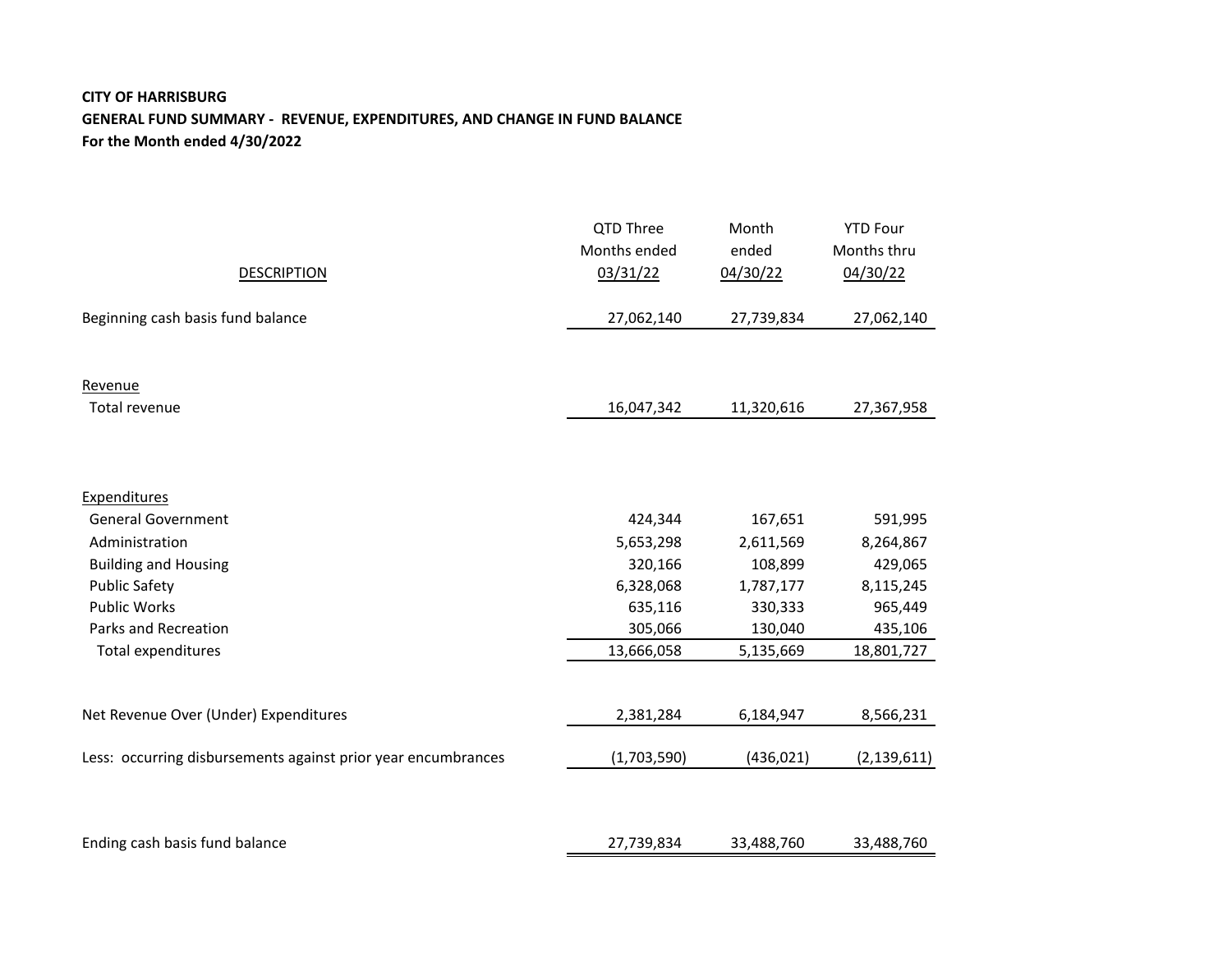PENTAMATION ENTERPRISES, INC. PAGE NUMBER: 1 DATE: 05/15/2022 CITY OF HARRISBURG TIME: 20:31:10 TIME: 20:31:10 PRINT BALANCE SHEETS BY FUND

FUND − 01 − GENERAL FUND

| CREDITS    | <b>DEBITS</b>            | $\texttt{ACCOUNT}$ - - - - - TITLE - - - - -                                                                                                                                                                                                                                                                                                                                                    |
|------------|--------------------------|-------------------------------------------------------------------------------------------------------------------------------------------------------------------------------------------------------------------------------------------------------------------------------------------------------------------------------------------------------------------------------------------------|
|            |                          |                                                                                                                                                                                                                                                                                                                                                                                                 |
|            |                          |                                                                                                                                                                                                                                                                                                                                                                                                 |
| $.00 \,$   |                          | 102WTCRC WATER CREDIT CARD RECEIPT 7,084.00<br>TOTAL WATER CREDIT CARD RECEIPT 7,084.00                                                                                                                                                                                                                                                                                                         |
|            |                          |                                                                                                                                                                                                                                                                                                                                                                                                 |
|            |                          |                                                                                                                                                                                                                                                                                                                                                                                                 |
|            |                          |                                                                                                                                                                                                                                                                                                                                                                                                 |
|            |                          |                                                                                                                                                                                                                                                                                                                                                                                                 |
|            |                          |                                                                                                                                                                                                                                                                                                                                                                                                 |
| .00        |                          |                                                                                                                                                                                                                                                                                                                                                                                                 |
|            |                          |                                                                                                                                                                                                                                                                                                                                                                                                 |
|            |                          | 110SWCRC SEWER CREDIT CARD RECEIPT 3,851.00<br>TOTAL SEWER CREDIT CARD RECEIPT 3,851.00                                                                                                                                                                                                                                                                                                         |
| .00        |                          |                                                                                                                                                                                                                                                                                                                                                                                                 |
|            |                          |                                                                                                                                                                                                                                                                                                                                                                                                 |
|            | 69,702.73                | 120000 TAX APPEAL                                                                                                                                                                                                                                                                                                                                                                               |
| .34        |                          | 120080 CAPITAL LEASE ESCROW                                                                                                                                                                                                                                                                                                                                                                     |
|            |                          |                                                                                                                                                                                                                                                                                                                                                                                                 |
|            |                          |                                                                                                                                                                                                                                                                                                                                                                                                 |
|            |                          |                                                                                                                                                                                                                                                                                                                                                                                                 |
| .34        |                          |                                                                                                                                                                                                                                                                                                                                                                                                 |
|            |                          | 120000 CAPITAL LEASE ESCROW<br>125000 WORKERS COMPENSATION<br>125101 INITIAL HBG GROWTH FUNDS<br>TOTAL RESTRICTED CASH<br>4,105,890.51                                                                                                                                                                                                                                                          |
|            | 285,890.24<br>285,890.24 | 125SWAUD SEWER INVESTMENT                                                                                                                                                                                                                                                                                                                                                                       |
| .00        |                          | TOTAL SEWER INVESTMENT                                                                                                                                                                                                                                                                                                                                                                          |
|            |                          |                                                                                                                                                                                                                                                                                                                                                                                                 |
|            |                          | 125SWINV SEWER WORK COMP INVESTMT 732,609.29<br>TOTAL SEWER WORK COMP INVESTMT 732,609.29                                                                                                                                                                                                                                                                                                       |
| .00        |                          |                                                                                                                                                                                                                                                                                                                                                                                                 |
|            |                          |                                                                                                                                                                                                                                                                                                                                                                                                 |
|            |                          | ${\small \begin{tabular}{lcccc} \bf 125WTINV \hspace{0.05in}WATER \hspace{0.05in} \textsc{INVESTMENT} \hspace{0.05in} & \hspace{0.05in} & \hspace{0.05in} & \hspace{0.05in} & \hspace{0.05in} & \hspace{0.05in} & \hspace{0.05in} & \hspace{0.05in} & \hspace{0.05in} & \hspace{0.05in} & \hspace{0.05in} & \hspace{0.05in} & \hspace{0.05in} & \hspace{0.05in} & \hspace{0.05in} & \hspace{0.$ |
| .00        |                          |                                                                                                                                                                                                                                                                                                                                                                                                 |
|            |                          |                                                                                                                                                                                                                                                                                                                                                                                                 |
|            |                          |                                                                                                                                                                                                                                                                                                                                                                                                 |
|            |                          |                                                                                                                                                                                                                                                                                                                                                                                                 |
|            |                          |                                                                                                                                                                                                                                                                                                                                                                                                 |
|            |                          |                                                                                                                                                                                                                                                                                                                                                                                                 |
|            |                          |                                                                                                                                                                                                                                                                                                                                                                                                 |
| .00        |                          |                                                                                                                                                                                                                                                                                                                                                                                                 |
|            |                          |                                                                                                                                                                                                                                                                                                                                                                                                 |
|            | 1,763,133.28             | 130045 EMST                                                                                                                                                                                                                                                                                                                                                                                     |
| .00        | 1,763,133.28             | TOTAL EMST                                                                                                                                                                                                                                                                                                                                                                                      |
|            |                          |                                                                                                                                                                                                                                                                                                                                                                                                 |
|            |                          |                                                                                                                                                                                                                                                                                                                                                                                                 |
|            |                          |                                                                                                                                                                                                                                                                                                                                                                                                 |
|            |                          |                                                                                                                                                                                                                                                                                                                                                                                                 |
| .00        | 7,383,749.23             | TOTAL TAX RECEIVABLE                                                                                                                                                                                                                                                                                                                                                                            |
|            |                          | 132002 SEWER MAINTENANCE<br>132002 SEWER MAINTENANCE<br>132003 SEWER MAINTENANCE PENALTY<br>133090 ACCOUNTS RECEIVABLE 70,662.50<br>70,662.85                                                                                                                                                                                                                                                   |
| .26        |                          |                                                                                                                                                                                                                                                                                                                                                                                                 |
|            |                          |                                                                                                                                                                                                                                                                                                                                                                                                 |
|            |                          |                                                                                                                                                                                                                                                                                                                                                                                                 |
| .26        |                          |                                                                                                                                                                                                                                                                                                                                                                                                 |
|            |                          |                                                                                                                                                                                                                                                                                                                                                                                                 |
|            |                          | 134009 SPEC PROJ REVOLVING LOAN 1,273,703.77<br>TOTAL LOANS RECEIVABLE 1,273,703.77                                                                                                                                                                                                                                                                                                             |
| .00        |                          |                                                                                                                                                                                                                                                                                                                                                                                                 |
|            |                          |                                                                                                                                                                                                                                                                                                                                                                                                 |
| 256,169.63 |                          | 138002<br>WATER                                                                                                                                                                                                                                                                                                                                                                                 |
|            |                          |                                                                                                                                                                                                                                                                                                                                                                                                 |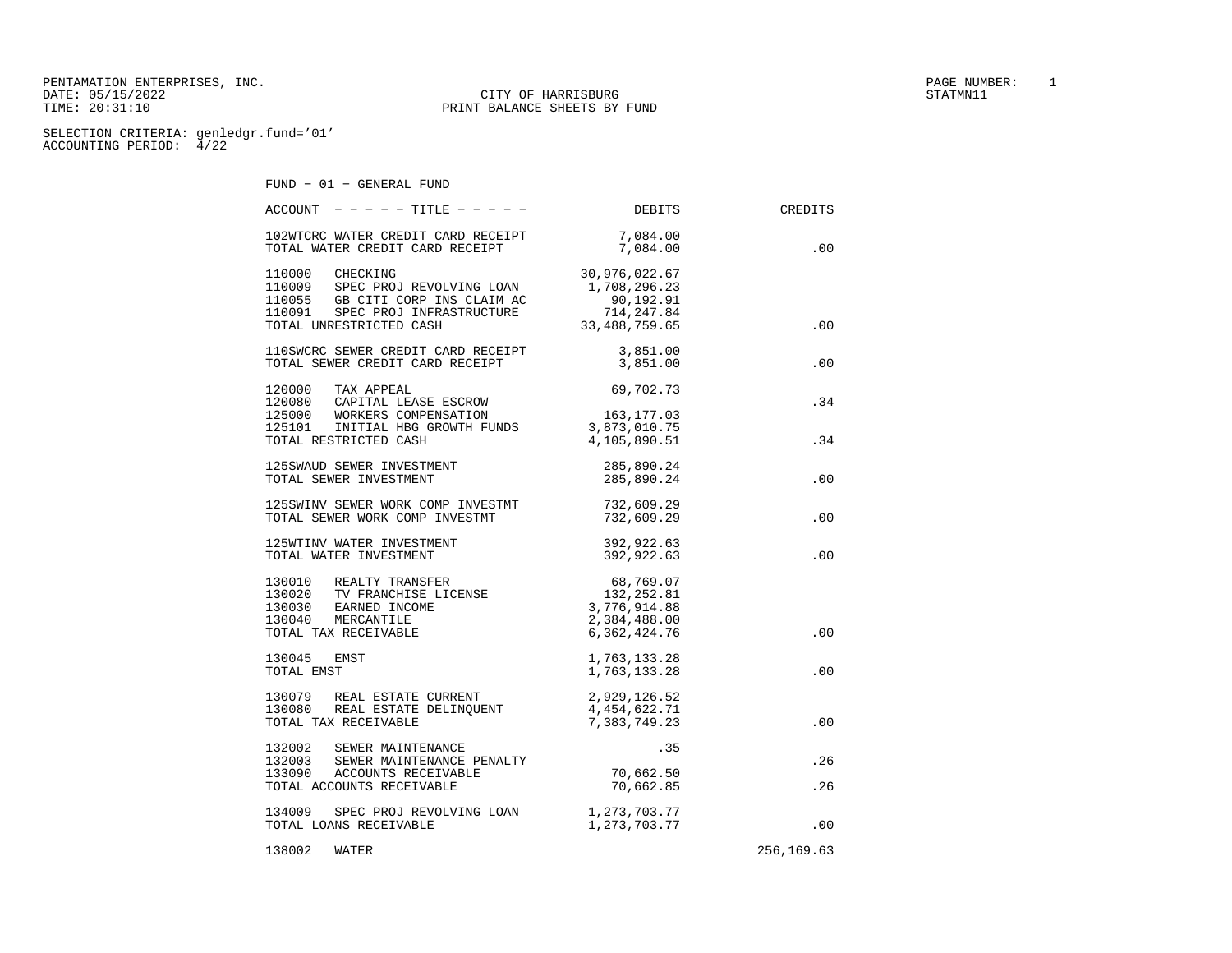PENTAMATION ENTERPRISES, INC.  $\qquad \qquad$  2 DATE: 05/15/2022 CITY OF HARRISBURG STATMNI11 TIME: 20:31:10 PRINT BALANCE SHEETS BY FUND

SELECTION CRITERIA: genledgr.fund='01' ACCOUNTING PERIOD: 4/22

FUND − 01 − GENERAL FUND

 ACCOUNT − − − − − TITLE − − − − − DEBITS CREDITS 138004 TRUST & AGENCY 13,375.62 138011 STATE GRANTS 178,834.55 138014 FEDERAL GRANTS 3,235,504.31 138025 NEIGHBORHOOD SERVICES 702,941.83 138027 SANITATION 126,951.00 138029 SEWER 165,878.10 138030 CDBG FUND 30 200.00 138040 OTHER ENTITIES 234,186.33 138042 SCHOOL DISTRICT .46 138045 HOUSING AUTHORITY 332,349.16 138050 THE HARRISBURG AUTHORITY 1,666.97 138051 DUE FR THA − PRIOR WATER 106,078.83 138052 DUE FR THA − PRIOR SEWER 1,537,216.12 138053 DUE FR CRW − SHARED SVCS 800,907.42 TOTAL DUE FROM OTHER FUNDS 7,436,090.24 256,170.09 139002 SEWER MAINTENANCE .40139003 SEWER MAINTENANCE PENALTY 139003 139009 LOANS 1,069,509.00 TOTAL ALLOWANCE − UNCOLLECTIBLE .13 1,069,509.40 140000 INSURANCE 133,586.00 TOTAL PREPAID EXPENSES 133,586.00 .00 169003 OPERATIONS EQUIPMENT **.22**<br>TOTAL ACCUMULATED DEPRECIATION **.22** .00 .22 TOTAL ACCUMULATED DEPRECIATION  $.22$  TOTAL ASSETS 63,440,357.58 1,325,680.31 201000 TAX APPEALS PAYABLE 60,697.70 203000 ACCOUNTS PAYABLE 759,440.97 TOTAL PAYABLES  $\begin{array}{cccccccc} 220000 & \text{ACCRUED PAYROLL} & & & & & 865,516.09 \\ 229100 & \text{ACCRUED EXPENSES} & & & & & & & 39,679.00 \\ \text{TOTAL AACTIIED EXPENSES} & & & & & & & 00 & 905,195.09 \end{array}$  229100 ACCRUED EXPENSES 39,679.00 TOTAL ACCRUED EXPENSES 229SWW/C SEWER WORKERS' COMP 47,545.00 TOTAL SEWER WORKERS' COMP .00 47,545.00 %%%29SWWCC SEWER WORK COMP CURRENT 28,857.00 28,857.00 28,857.00 28,857.00 TOTAL SEWER WORK COMP CURRENT  $.00$  230006 CAPITAL PROJECTS 120,000.00 230011 STATE GRANTS 87,500.00 230014 FEDERAL GRANTS 508,719.72 230025 NEIGHBORHOOD SVCS FUND 20,633.04<br>230026 SENATORS FUND 230026 230026 230026 230026 230026 SENATORS FUND 230029 SEWER 400,872.00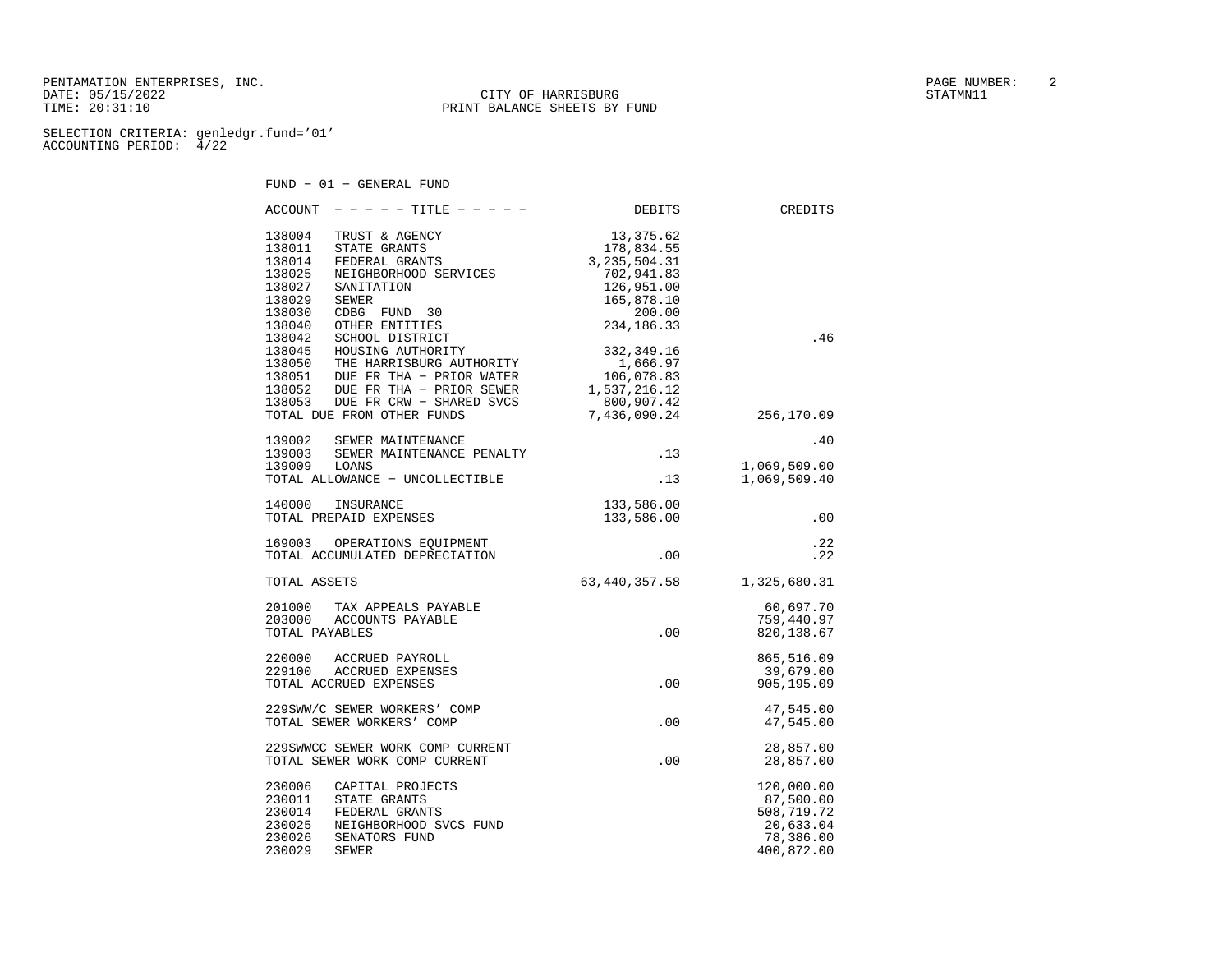PENTAMATION ENTERPRISES, INC. PAGE NUMBER: 3 DATE: 05/15/2022 CITY OF HARRISBURG TIME: 20:31:10 TIME: 20:31:10 PRINT BALANCE SHEETS BY FUND

SELECTION CRITERIA: genledgr.fund='01' ACCOUNTING PERIOD: 4/22

FUND − 01 − GENERAL FUND

| $\text{ACCOUNT}$ - - - - TITLE - - - -                                                              | DEBITS           | <b>CREDITS</b>                                          |
|-----------------------------------------------------------------------------------------------------|------------------|---------------------------------------------------------|
| 230030 CDBG FUND 30<br>230095 DUE TO CRW-CLOSE SEWER FD<br>DUE TO CRW - SHARED SVCS<br>230096       | .27              | 163,099.00<br>491,294.00                                |
| TOTAL DUE TO OTHER FUNDS                                                                            | .27              | 1,870,503.76                                            |
| 230SWCRW SEWER DUE TO CRW<br>TOTAL SEWER DUE TO CRW                                                 | .00              | 268, 169.53<br>268, 169.53                              |
| 238049<br>DUE TO OTHER GOV'T ENTITY<br>TOTAL DUE TO OTHER FUNDS                                     | .00              | 142,652.03<br>142,652.03                                |
| 253001<br>CURRENT PTN ACCRUED LEAVE<br>TOTAL LONG TERM DEBT                                         | .00              | 3,761.00<br>3,761.00                                    |
| 253SWOPB SEWER RETIREE OPEB<br>TOTAL SEWER RETIREE OPEB                                             | .00              | 677,779.00<br>677,779.00                                |
| 260000<br>GRANT PROCEEDS<br>260004<br>EIT<br>260006<br>EMST<br>260010<br>REAL ESTATE TAX            |                  | 85,960.00<br>1,702,143.99<br>221,775.45<br>6,940,857.40 |
| 260015 HBG SCHOOL DISTRICT<br>260040 MERCANTILE TAX<br>TOTAL DEFERRED REVENUE                       | .46<br>.46       | 2,039,042.00<br>10,989,778.84                           |
| TOTAL LIABILITIES                                                                                   | .73              | 15,754,379.92                                           |
| 282000<br>PRIOR YEAR ENCUMBRANCE<br>TOTAL ENCUMBRANCES                                              | 2,139,611.87     | 5,537,829.72 3,398,217.85                               |
| 297009 RESERVE REVOLVING LOAN<br>297050 RESERVE WORKERS COMP<br>299000<br>FUND BAL-RETAINED EARNING |                  | 204, 194. 77<br>163, 177.03<br>39,566,306.23            |
| TOTAL EQUITY                                                                                        | 91,324,726.53    | 139,824,636.48                                          |
| TOTAL EQUITIES                                                                                      | 96,862,556.25    | 143, 222, 854. 33                                       |
| TOTAL GENERAL FUND                                                                                  | 160,302,914.56   | 160, 302, 914.56                                        |
| TOTAL REPORT                                                                                        | 160, 302, 914.56 | 160, 302, 914.56                                        |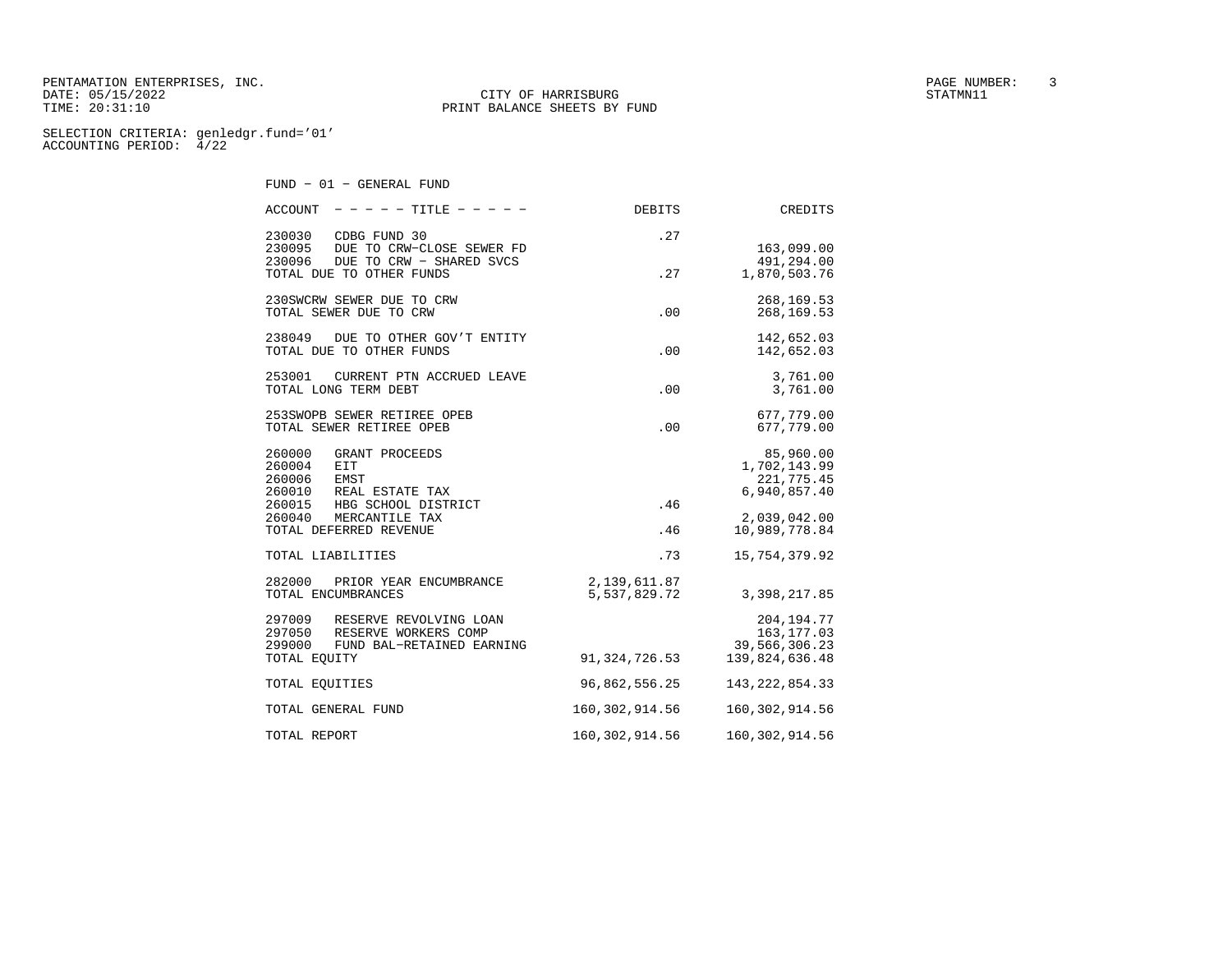CITY OF HARRISBURG

SELECTION CRITERIA: orgn.fund='01' ACCOUNTING PERIOD: 4/22

SORTED BY: FUND,FUNCTION,BUDGET UNIT,2ND SUBTOTAL TOTALED ON: FUND,FUNCTION,BUDGET UNIT PAGE BREAKS ON: FUND,FUNCTION,BUDGET UNIT

FUND−01 GENERAL FUND FUNCTION−00 GENERAL GOVERNMENT BUDGET UNIT−01000100 GENERAL REVENUE

|                    |                                   |                 | PERIOD          |             | YEAR TO DATE     | AVAILABLE       | YTD/       |
|--------------------|-----------------------------------|-----------------|-----------------|-------------|------------------|-----------------|------------|
|                    | 2ND SUBT- - - - - TITLE - - - - - | <b>BUDGET</b>   | <b>RECEIPTS</b> | RECEIVABLES | <b>REVENUE</b>   | <b>BALANCE</b>  | <b>BUD</b> |
| 301100             | REAL ESTATE TAXES LEVY            | 15,377,900.00   | 7,840,786.50    | $.00 \,$    | 13, 324, 882. 71 | 2,053,017.29    | 86.65      |
| 301110             | RE TAXES LEVY - PRIOR YR          | 2,297,200.00    | 272,462.83      | .00         | 457,057.07       | 1,840,142.93    | 19.90      |
| 309100             | TRANSFER TAXES                    | 881,700.00      | 99,103.05       | .00         | 579,853.55       | 301,846.45      | 65.77      |
| 310100             | HOTEL TAXES                       | 700,000.00      | .00             | .00         | .00              | 700,000.00      | .00        |
| 316100             | E.M.S. TAX                        | 6,644,000.00    | 71,405.99       | .00         | 1,813,309.34     | 4,830,690.66    | 27.29      |
| 321100             | EARNED INCOME TAX                 | 13, 127, 400.00 | 563,612.57      | .00         | 4,700,082.24     | 8,427,317.76    | 35.80      |
| 324100             | MERCANTILE/BUS PRIVILEGE          | 378,000.00      | 16,686.17       | .00         | 88,654.48        | 289, 345.52     | 23.45      |
| 325100             | BUSINESS/MERCANTILE TAXE          | 7,135,100.00    | 1,562,752.69    | .00         | 3,545,508.20     | 3,589,591.80    | 49.69      |
| 340100             | DEPT OF ADMIN REVENUES            | 305,800.00      | 11,822.09       | .00         | 72,551.07        | 233, 248.93     | 23.73      |
| 341100             | DBHD REVENUES                     | 1,870,700.00    | 150,857.10      | .00         | 686,098.55       | 1,184,601.45    | 36.68      |
| 342100             | DEPT OF PUBLIC SAFETY             | 1,971,400.00    | 220,623.65      | .00         | 812, 343.54      | 1,159,056.46    | 41.21      |
| 343100             | DEPT PUBLIC WORKS REVENU          | 610,400.00      | 4,719.66        | .00         | 7,705.41         | 602,694.59      | 1.26       |
| 345100             | DEPT PARKS & REC                  | 5,800.00        | 35.00           | .00         | 156.50           | 5,643.50        | 2.70       |
| 346100             | FINES & FORFEITS                  | 732,600.00      | 79,784.48       | .00         | 266,652.67       | 465, 947. 33    | 36.40      |
| 347100             | LICENSES & PERMITS                | 552,000.00      | .00             | .00         | 137,302.56       | 414,697.44      | 24.87      |
| 350100             | INT INCOME                        | 25,600.00       | 1,438.50        | .00         | 26,239.04        | $-639.04$       | 102.50     |
| 355100             | RENTAL REVENUE                    | 70,400.00       | 162.51          | .00         | 64,299.61        | 6, 100.39       | 91.33      |
| 380100             | MISCELLANEOUS                     | 2,561,100.00    | 424, 363. 46    | .00         | 734, 157.91      | 1,826,942.09    | 28.67      |
| 389000             | OTHER FINANCING SOURCES           | 10,000.00       | .00             | .00         | .00              | 10,000.00       | .00        |
| 390100             | INTERGOVERNMENTAL                 | 8,402,900.00    | .00             | .00         | .00              | 8,402,900.00    | .00        |
| 398100             | INTERFUND TRANSFERS               | 8,863,000.00    | .00             | .00         | 51,104.00        | 8,811,896.00    | .58        |
|                    | TOTAL GENERAL REVENUE             | 72,523,000.00   | 11,320,616.25   | .00         | 27, 367, 958, 45 | 45, 155, 041.55 | 37.74      |
|                    | TOTAL GENERAL GOVERNMENT          | 72,523,000.00   | 11,320,616.25   | .00         | 27, 367, 958.45  | 45, 155, 041.55 | 37.74      |
| TOTAL GENERAL FUND |                                   | 72,523,000.00   | 11,320,616.25   | .00         | 27, 367, 958.45  | 45, 155, 041.55 | 37.74      |
|                    |                                   |                 |                 |             |                  |                 |            |
| TOTAL REPORT       |                                   | 72,523,000.00   | 11,320,616.25   | .00         | 27, 367, 958.45  | 45, 155, 041.55 | 37.74      |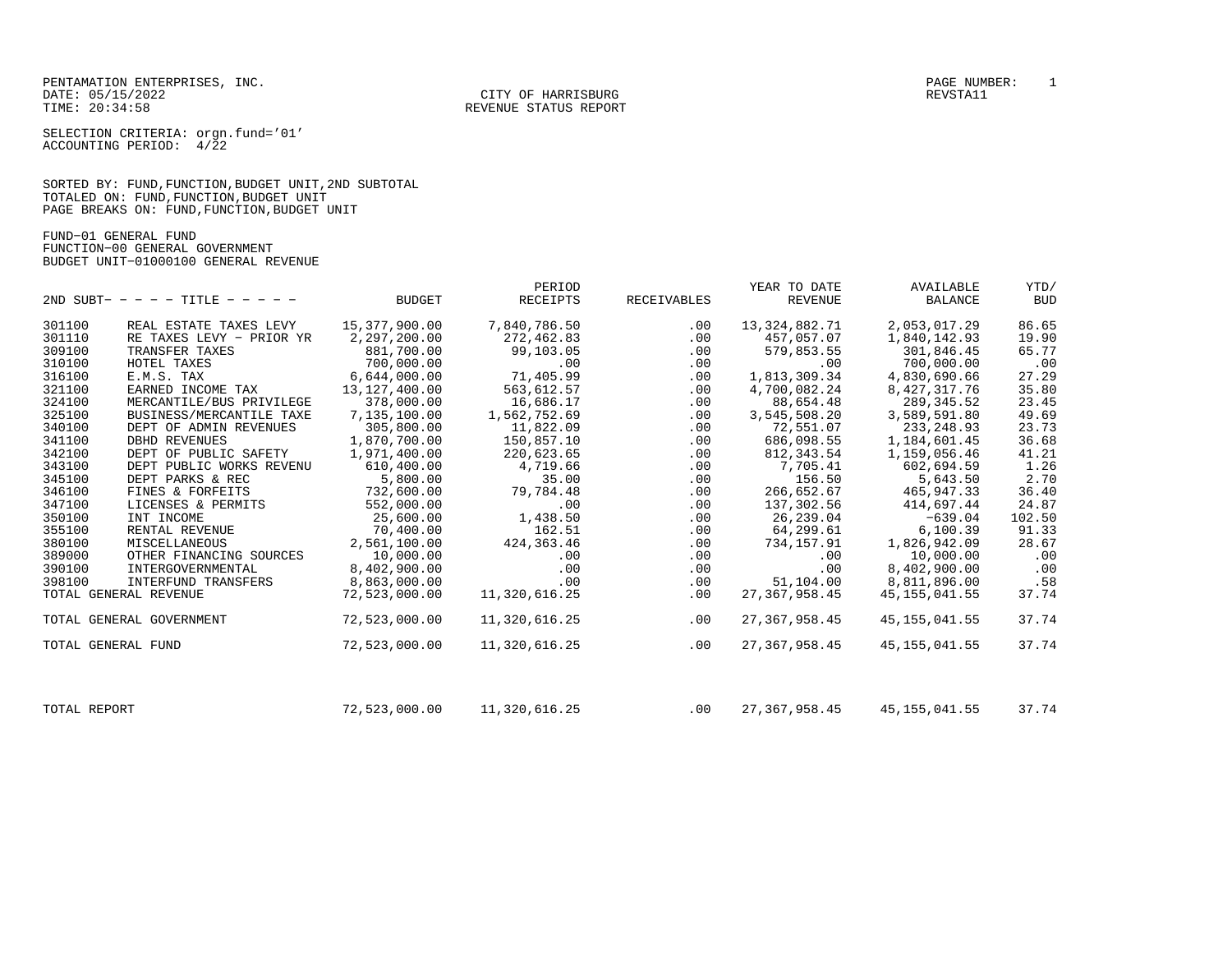CITY OF HARRISBURG

SELECTION CRITERIA: orgn.fund='01' ACCOUNTING PERIOD: 4/22

SORTED BY: FUND,FUNCTION,BUDGET UNIT,2ND SUBTOTAL TOTALED ON: FUND,FUNCTION,BUDGET UNIT PAGE BREAKS ON: FUND,FUNCTION,BUDGET UNIT

FUND−01 GENERAL FUND FUNCTION−00 GENERAL GOVERNMENT BUDGET UNIT−01000101 COUNCIL

|        |                                        |               | PERIOD       | ENCUMBRANCES | YEAR TO DATE | AVAILABLE      | YTD/       |
|--------|----------------------------------------|---------------|--------------|--------------|--------------|----------------|------------|
|        | $2ND$ SUBTOTA- - - - - TITLE - - - - - | <b>BUDGET</b> | EXPENDITURES | OUTSTANDING  | EXP          | <b>BALANCE</b> | <b>BUD</b> |
| 419995 | PERSONNEL                              | 376,488.00    | 18,709.50    | .00          | 87,025,08    | 289,462.92     | 23.11      |
| 429995 | SERVICES                               | 94,200.00     | 354.70       | 18,004.00    | 18,938.63    | 57, 257, 37    | 39.22      |
| 439995 | SUPPLIES                               | 14,400.00     | 2,345.00     | .00          | 7,983.72     | 6,416.28       | 55.44      |
|        | TOTAL COUNCIL                          | 485,088,00    | 21,409.20    | 18,004.00    | 113,947.43   | 353,136.57     | 27.20      |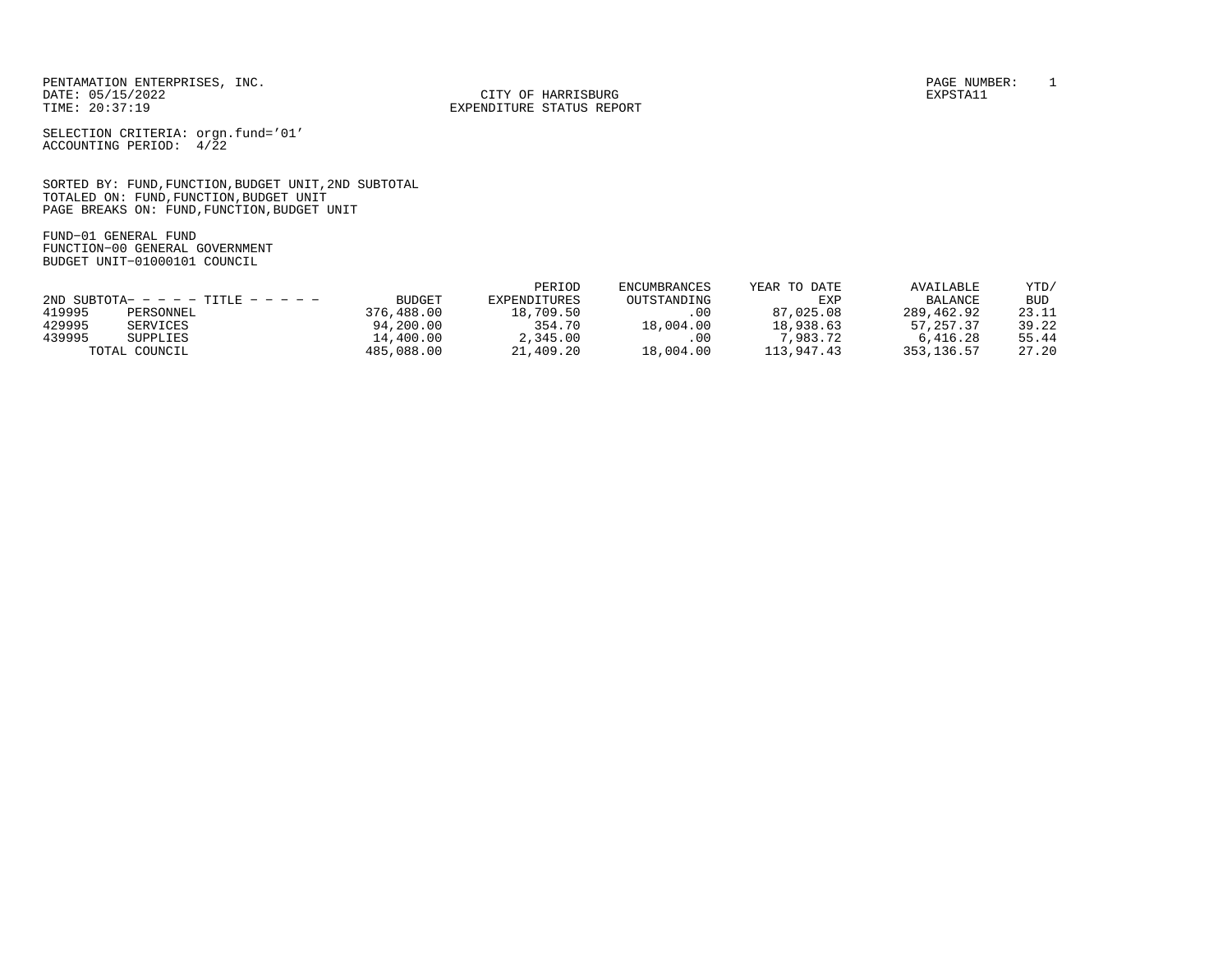CITY OF HARRISBURG

SELECTION CRITERIA: orgn.fund='01' ACCOUNTING PERIOD: 4/22

SORTED BY: FUND,FUNCTION,BUDGET UNIT,2ND SUBTOTAL TOTALED ON: FUND,FUNCTION,BUDGET UNIT PAGE BREAKS ON: FUND,FUNCTION,BUDGET UNIT

FUND−01 GENERAL FUND FUNCTION−00 GENERAL GOVERNMENT BUDGET UNIT−01000102 MAYOR

|        |                                      |               | PERIOD       | ENCUMBRANCES | YEAR TO DATE | AVAILABLE      | YTD/       |
|--------|--------------------------------------|---------------|--------------|--------------|--------------|----------------|------------|
|        | 2ND SUBTOTA- - - - - TITLE - - - - - | <b>BUDGET</b> | EXPENDITURES | OUTSTANDING  | EXP          | <b>BALANCE</b> | <b>BUD</b> |
| 419995 | PERSONNEL                            | 384,633.00    | 29,730.02    | .00          | 101,424.53   | 283, 208, 47   | 26.37      |
| 429995 | SERVICES                             | 28,782.00     | 4,050.70     | 3,780.10     | 6.249.50     | 18,752.40      | 34.85      |
| 439995 | SUPPLIES                             | 14,000.00     | 422.56       | .00          | .,144.74     | 12,855.26      | 8.18       |
|        | TOTAL MAYOR                          | 427,415.00    | 34, 203, 28  | 3,780.10     | 108,818.77   | 314,816.13     | 26.34      |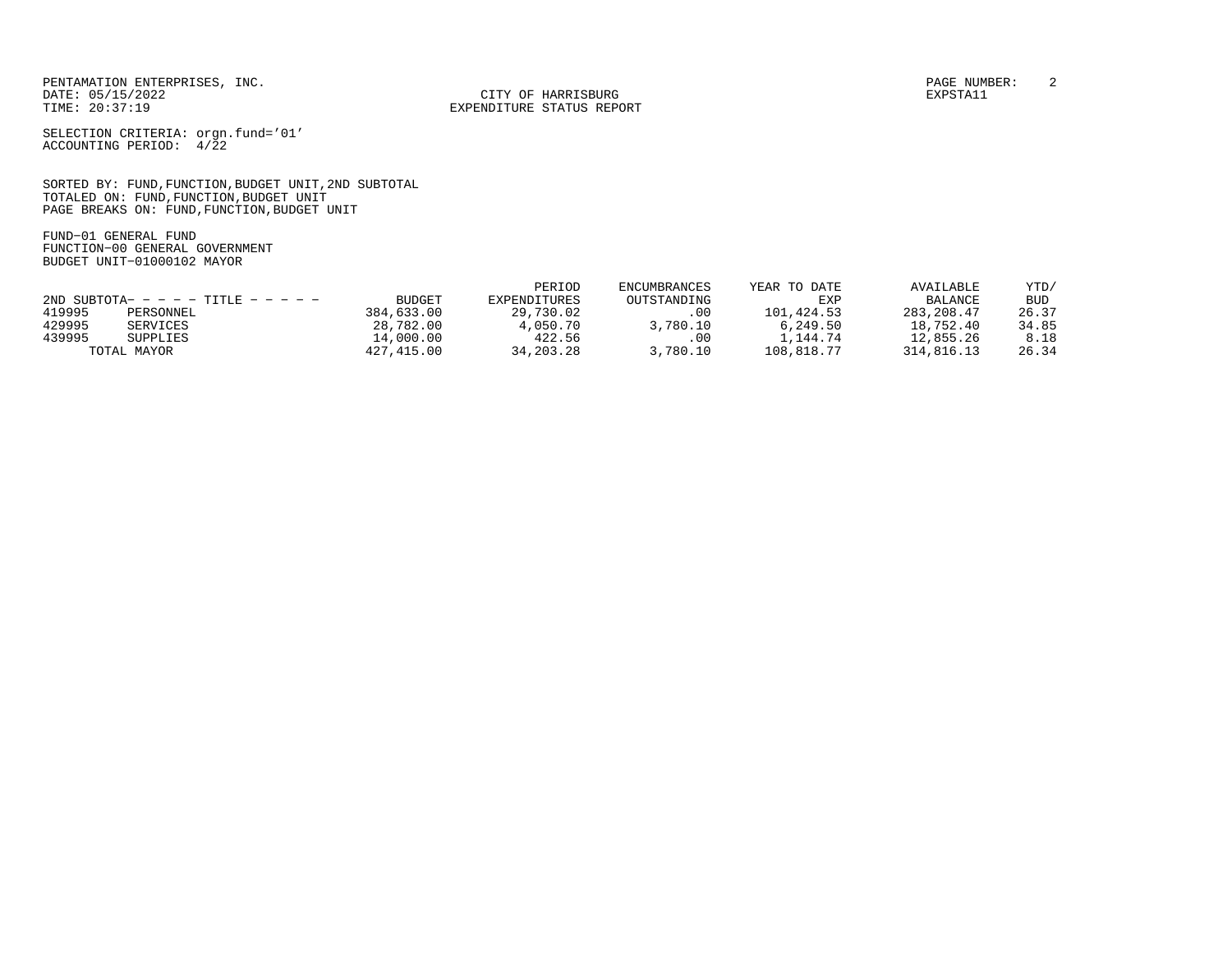CITY OF HARRISBURG

SELECTION CRITERIA: orgn.fund='01' ACCOUNTING PERIOD: 4/22

SORTED BY: FUND,FUNCTION,BUDGET UNIT,2ND SUBTOTAL TOTALED ON: FUND,FUNCTION,BUDGET UNIT PAGE BREAKS ON: FUND,FUNCTION,BUDGET UNIT

FUND−01 GENERAL FUND FUNCTION−00 GENERAL GOVERNMENT BUDGET UNIT−01000103 CONTROLLER

|        |                                        |               | PERIOD       | <b>ENCUMBRANCES</b> | YEAR TO DATE | AVAILABLE  | YTD/  |
|--------|----------------------------------------|---------------|--------------|---------------------|--------------|------------|-------|
|        | $2ND$ SUBTOTA- - - - - TITLE - - - - - | <b>BUDGET</b> | EXPENDITURES | OUTSTANDING         | EXP          | BALANCE    | BUD   |
| 419995 | PERSONNEL                              | 165,379.00    | 12,688.86    | .00                 | 56,935.71    | 108,443.29 | 34.43 |
| 429995 | SERVICES                               | 9,500.00      | .00          | $.00 \,$            | .00          | 9,500.00   | .00.  |
| 439995 | SUPPLIES                               | 4,250.00      | 54.42        | $.00 \,$            | 256.14       | 3,993.86   | 6.03  |
|        | TOTAL CONTROLLER                       | 179,129.00    | 12,743.28    | $.00 \,$            | 57, 191, 85  | 121,937.15 | 31.93 |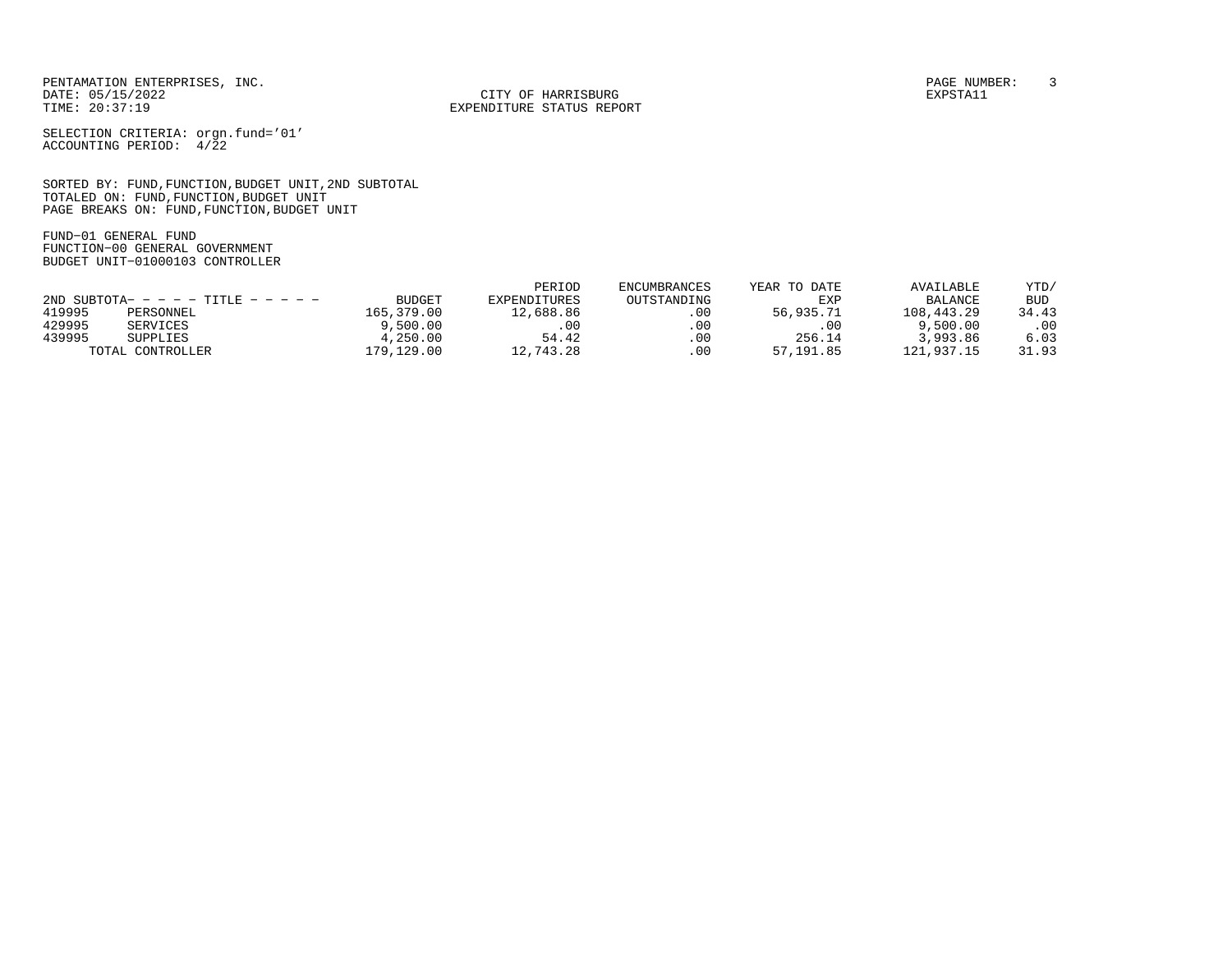CITY OF HARRISBURG

SELECTION CRITERIA: orgn.fund='01' ACCOUNTING PERIOD: 4/22

SORTED BY: FUND,FUNCTION,BUDGET UNIT,2ND SUBTOTAL TOTALED ON: FUND,FUNCTION,BUDGET UNIT PAGE BREAKS ON: FUND,FUNCTION,BUDGET UNIT

FUND−01 GENERAL FUND FUNCTION−00 GENERAL GOVERNMENT BUDGET UNIT−01000104 TREASURER

|        |                                        |               | PERIOD       | <b>ENCUMBRANCES</b> | YEAR TO DATE | AVAILABLE      | YTD/       |
|--------|----------------------------------------|---------------|--------------|---------------------|--------------|----------------|------------|
|        | $2ND$ SUBTOTA- - - - - TITLE - - - - - | <b>BUDGET</b> | EXPENDITURES | OUTSTANDING         | EXP          | <b>BALANCE</b> | <b>BUD</b> |
| 419995 | PERSONNEL                              | 343,059.00    | 25, 477, 20  | $.00 \,$            | 113,583.89   | 229, 475. 11   | 33.11      |
| 429995 | SERVICES                               | 52,700.00     | 31,360.04    | .,441.10            | 31,600.08    | 19,658.82      | 62.70      |
| 439995 | SUPPLIES                               | 84,000.00     | .00          | .00                 | 146.47       | 83,853.53      | .17        |
| TOTAL  | TREASURER                              | 479,759.00    | 56,837.24    | .,441.10            | 145,330.44   | 332,987.46     | 30.59      |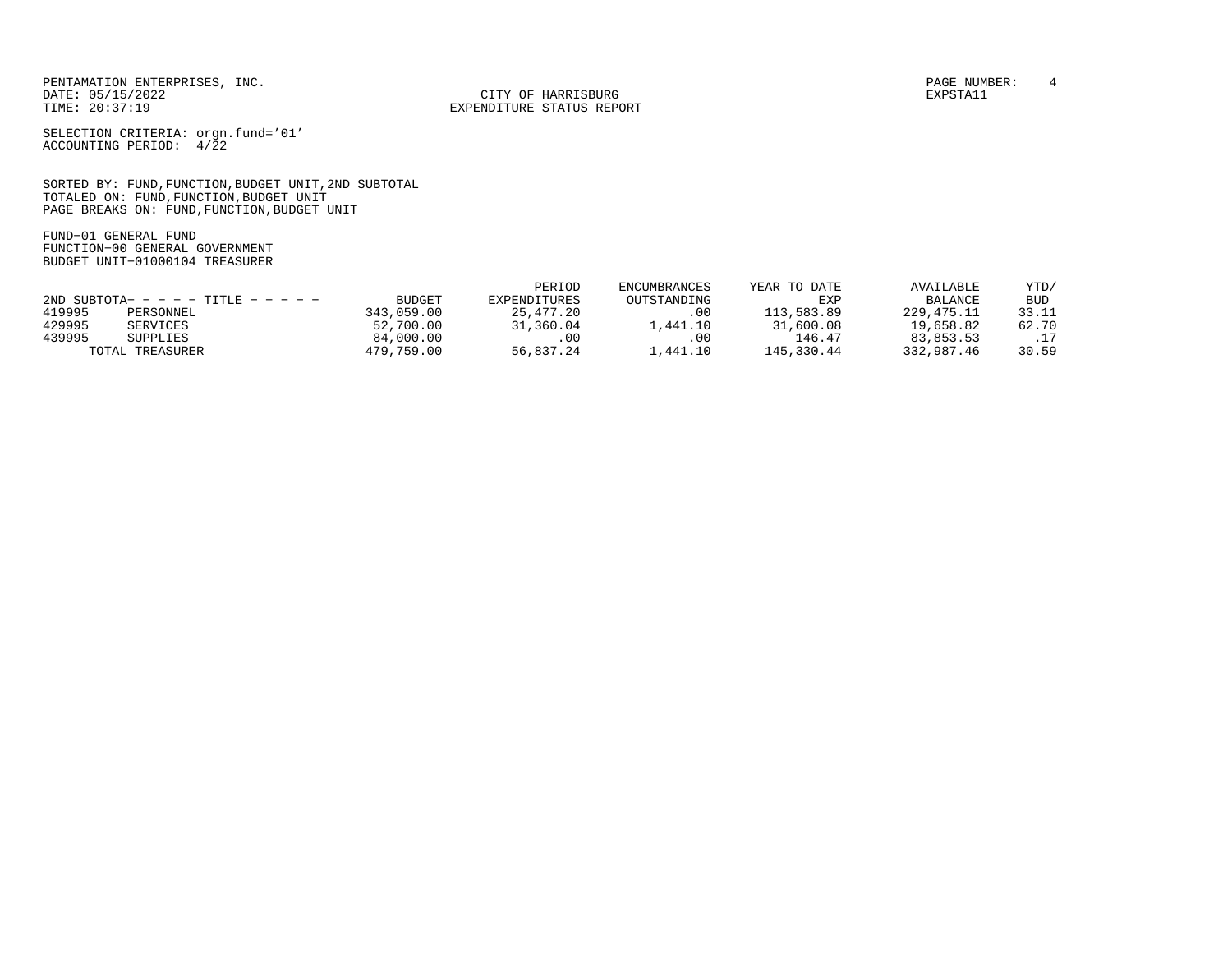CITY OF HARRISBURG

SELECTION CRITERIA: orgn.fund='01' ACCOUNTING PERIOD: 4/22

SORTED BY: FUND,FUNCTION,BUDGET UNIT,2ND SUBTOTAL TOTALED ON: FUND,FUNCTION,BUDGET UNIT PAGE BREAKS ON: FUND,FUNCTION,BUDGET UNIT

FUND−01 GENERAL FUND FUNCTION−00 GENERAL GOVERNMENT BUDGET UNIT−01000105 SOLICITOR

|        |                                      |               | PERIOD       | ENCUMBRANCES | YEAR TO DATE | AVAILABLE      | YTD/       |
|--------|--------------------------------------|---------------|--------------|--------------|--------------|----------------|------------|
|        | 2ND SUBTOTA- - - - - TITLE - - - - - | <b>BUDGET</b> | EXPENDITURES | OUTSTANDING  | EXP          | <b>BALANCE</b> | <b>BUD</b> |
| 419995 | PERSONNEL                            | 537,402.00    | 28,447.65    | .00          | 139,648.42   | 397,753.58     | 25.99      |
| 429995 | SERVICES                             | 264,117.00    | 12,110.64    | 130,272.28   | 19,528.45    | 114,316.27     | 56.72      |
| 439995 | SUPPLIES                             | 45,483.00     | 1,899.71     | 8,803.88     | 7,529.52     | 29,149.60      | 35.91      |
| 499995 | OTHER                                | 8,200.00      | .00          | .00          | .00          | 8,200,00       | $.00 \,$   |
|        | TOTAL SOLICITOR                      | 855,202.00    | 42,458.00    | 139,076.16   | 166,706.39   | 549,419.45     | 35.76      |
|        | TOTAL GENERAL GOVERNMENT             | 2,426,593.00  | 167,651.00   | 162,301.36   | 591,994.88   | 1,672,296.76   | 31.08      |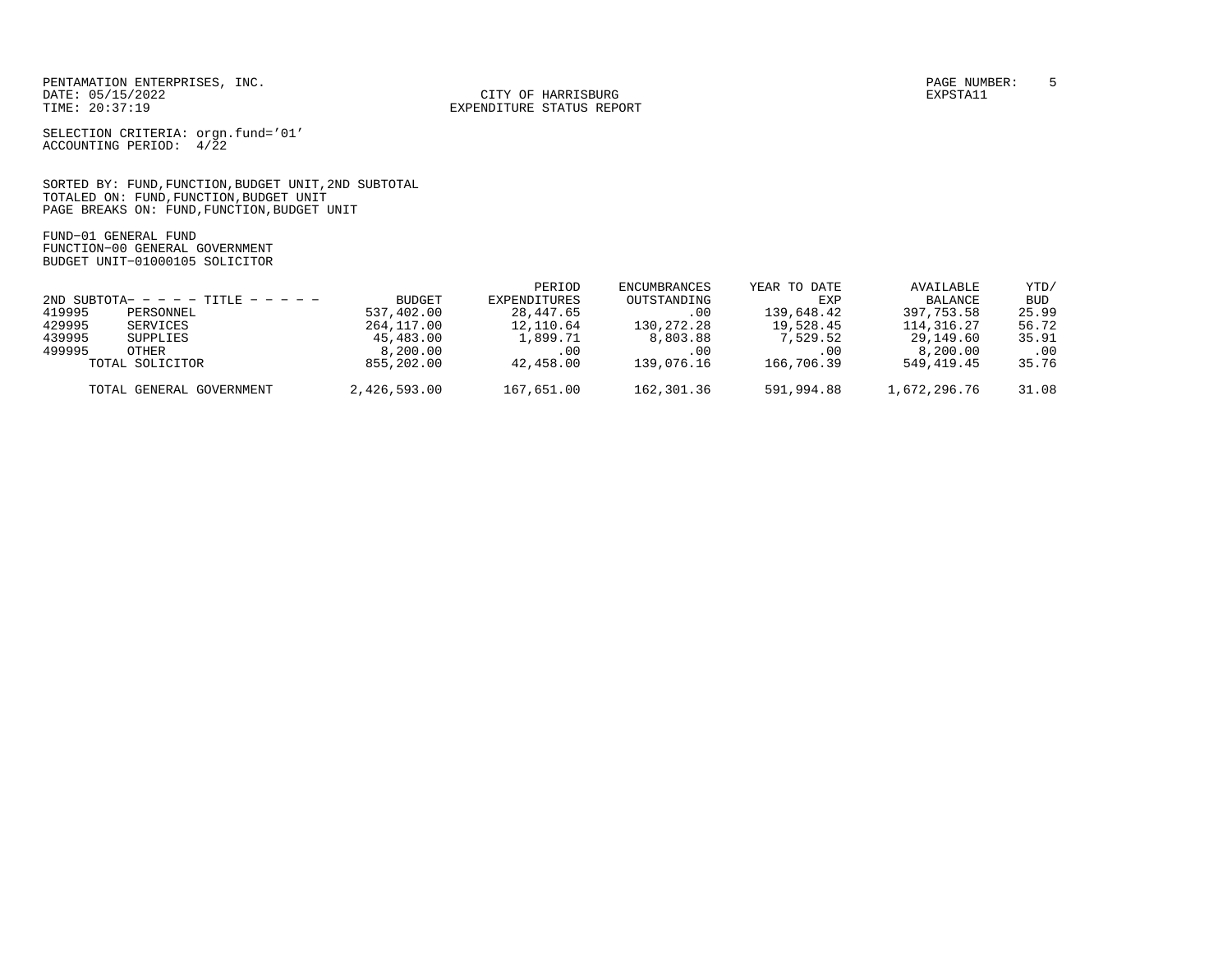CITY OF HARRISBURG

SELECTION CRITERIA: orgn.fund='01' ACCOUNTING PERIOD: 4/22

SORTED BY: FUND,FUNCTION,BUDGET UNIT,2ND SUBTOTAL TOTALED ON: FUND,FUNCTION,BUDGET UNIT PAGE BREAKS ON: FUND,FUNCTION,BUDGET UNIT

FUND−01 GENERAL FUND FUNCTION−01 ADMINISTRATION BUDGET UNIT−01010110 BUSINESS ADMINISTRATOR

|        |                                        |               | PERIOD       | <b>ENCUMBRANCES</b> | YEAR TO DATE | AVAILABLE      | YTD/       |
|--------|----------------------------------------|---------------|--------------|---------------------|--------------|----------------|------------|
|        | $2ND$ SUBTOTA- - - - - TITLE - - - - - | <b>BUDGET</b> | EXPENDITURES | OUTSTANDING         | EXP          | <b>BALANCE</b> | <b>BUD</b> |
| 419995 | PERSONNEL                              | 199,153.00    | 15, 312, 40  | .00                 | 61,250.78    | 137,902.22     | 30.76      |
| 429995 | SERVICES                               | 75.00         | .00          | .00                 | $.00 \cdot$  | 75.00          | .00        |
| 439995 | <b>SUPPLIES</b>                        | 1,000.00      | 168.42       | .00                 | 168.42       | 831.58         | 16.84      |
|        | TOTAL BUSINESS ADMINISTRATOR           | 200,228.00    | 15,480.82    | .00                 | 61,419.20    | 138,808.80     | 30.67      |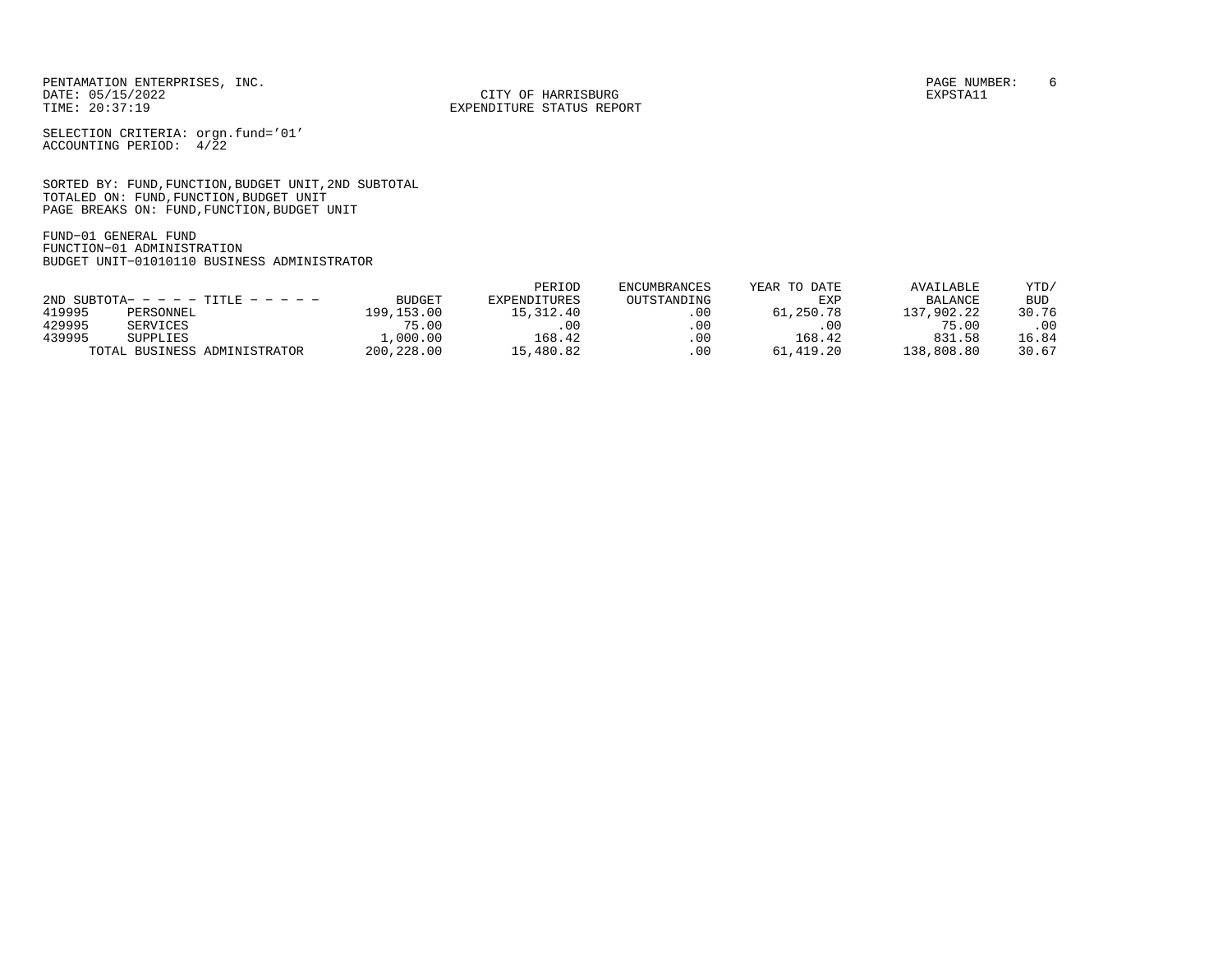CITY OF HARRISBURG

SELECTION CRITERIA: orgn.fund='01' ACCOUNTING PERIOD: 4/22

SORTED BY: FUND,FUNCTION,BUDGET UNIT,2ND SUBTOTAL TOTALED ON: FUND,FUNCTION,BUDGET UNIT PAGE BREAKS ON: FUND,FUNCTION,BUDGET UNIT

FUND−01 GENERAL FUND FUNCTION−01 ADMINISTRATION BUDGET UNIT−01010112 FINANCE

|        |                                        |               | PERIOD          | <b>ENCUMBRANCES</b> | YEAR TO DATE | AVAILABLE      | YTD/  |
|--------|----------------------------------------|---------------|-----------------|---------------------|--------------|----------------|-------|
|        | $2ND$ SUBTOTA- - - - - TITLE - - - - - | <b>BUDGET</b> | EXPENDITURES    | OUTSTANDING         | EXP          | <b>BALANCE</b> | BUD   |
| 419995 | PERSONNEL                              | 513,458.00    | 34,122.50       | .00                 | 143,092.29   | 370,365.71     | 27.87 |
| 429995 | SERVICES                               | 222,700.00    | $\sqrt{274.52}$ | .00                 | 22,004.27    | 200,695.73     | 9.88  |
| 439995 | SUPPLIES                               | 8,600.00      | $-47.07$        | .00                 | 1,189.55     | 7,410.45       | 13.83 |
|        | TOTAL FINANCE                          | 744,758.00    | 35,349.95       | .00                 | 166,286.11   | 578,471.89     | 22.33 |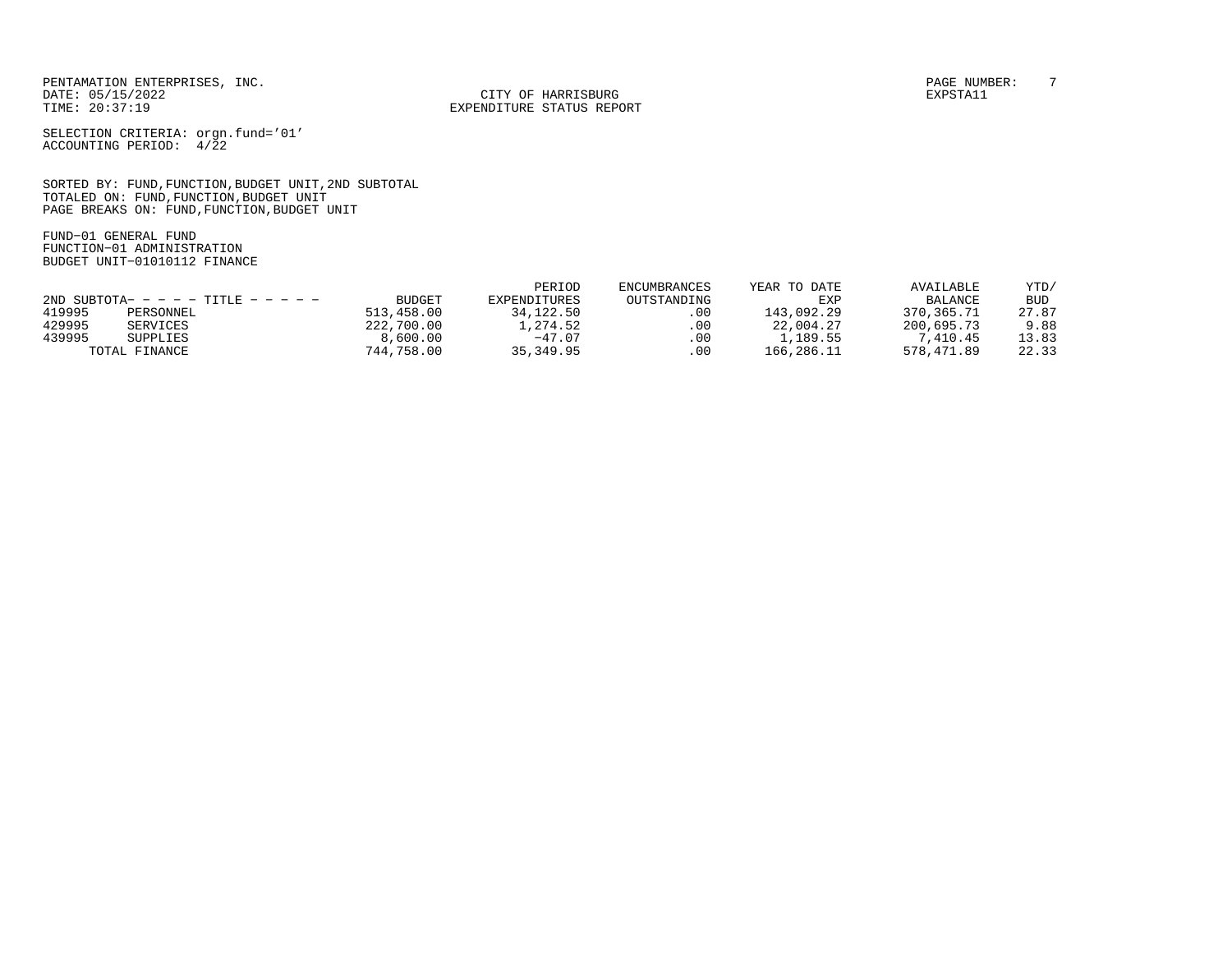CITY OF HARRISBURG

SELECTION CRITERIA: orgn.fund='01' ACCOUNTING PERIOD: 4/22

SORTED BY: FUND,FUNCTION,BUDGET UNIT,2ND SUBTOTAL TOTALED ON: FUND,FUNCTION,BUDGET UNIT PAGE BREAKS ON: FUND,FUNCTION,BUDGET UNIT

FUND−01 GENERAL FUND FUNCTION−01 ADMINISTRATION BUDGET UNIT−01010113 BUREAU OF GRANTS

|                                        |                        |               | PERIOD       | ENCUMBRANCES | YEAR TO DATE | AVAILABLE      | YTD/       |
|----------------------------------------|------------------------|---------------|--------------|--------------|--------------|----------------|------------|
| $2ND$ SUBTOTA- - - - - TITLE - - - - - |                        | <b>BUDGET</b> | EXPENDITURES | OUTSTANDING  | EXP          | <b>BALANCE</b> | <b>BUD</b> |
| 419995                                 | PERSONNEL              | 75,355,00     | 5,788.30     | .00          | 25,895.27    | 49, 459. 73    | 34.36      |
| 429995                                 | SERVICES               | 4,000.00      |              | .00          | .00          | 4,000.00       | .00        |
| 439995                                 | SUPPLIES               | 500.00        | .00          | .00          | $.00 \,$     | 500.00         | .00        |
|                                        | TOTAL BUREAU OF GRANTS | 79,855.00     | 5,788.30     | .00          | 25,895.27    | 53,959.73      | 32.43      |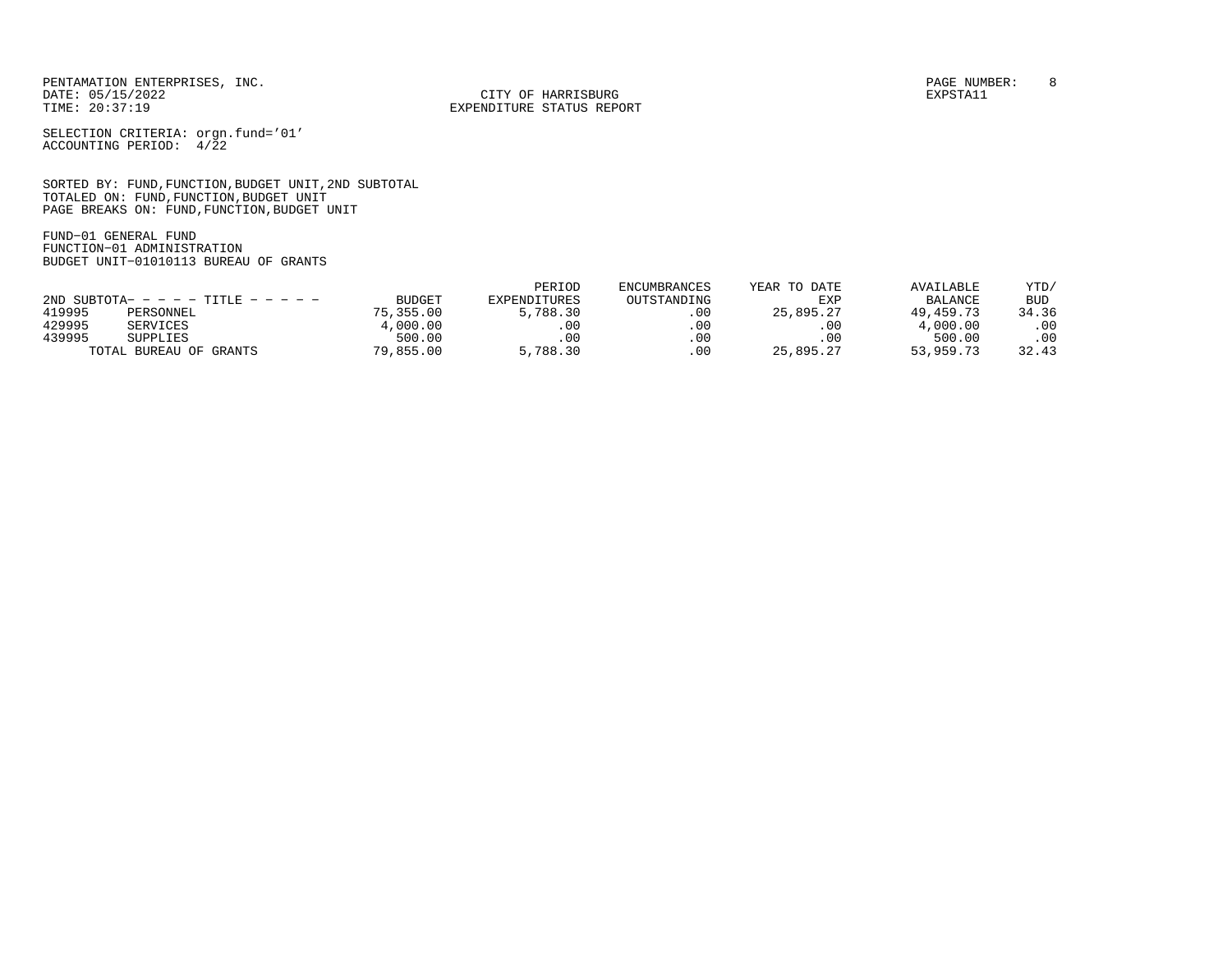CITY OF HARRISBURG

SELECTION CRITERIA: orgn.fund='01' ACCOUNTING PERIOD: 4/22

SORTED BY: FUND,FUNCTION,BUDGET UNIT,2ND SUBTOTAL TOTALED ON: FUND,FUNCTION,BUDGET UNIT PAGE BREAKS ON: FUND,FUNCTION,BUDGET UNIT

FUND−01 GENERAL FUND FUNCTION−01 ADMINISTRATION BUDGET UNIT−01010114 BUREAU OF COMMUNICATIONS

|                                        |                               |               | PERIOD       | <b>ENCUMBRANCES</b> | YEAR TO DATE | AVAILABLE      | YTD/       |
|----------------------------------------|-------------------------------|---------------|--------------|---------------------|--------------|----------------|------------|
| $2ND$ SUBTOTA- - - - - TITLE - - - - - |                               | <b>BUDGET</b> | EXPENDITURES | OUTSTANDING         | EXP          | <b>BALANCE</b> | <b>BUD</b> |
| 419995                                 | PERSONNEL                     | 331,210.00    | 19,212.88    | .00                 | 65,832.09    | 265,377.91     | 19.88      |
| 429995                                 | SERVICES                      | 33,550.00     | 2,118.99     | .00                 | 4,321.49     | 29,228.51      | 12.88      |
| 439995                                 | <b>SUPPLIES</b>               | 14,500.00     | 230.32       | $.00 \,$            | 919.70       | 13,580.30      | 6.34       |
|                                        | TOTAL BUREAU OF COMMUNICATION | 379,260.00    | 21,562.19    | .00                 | 71,073.28    | 308,186.72     | 18.74      |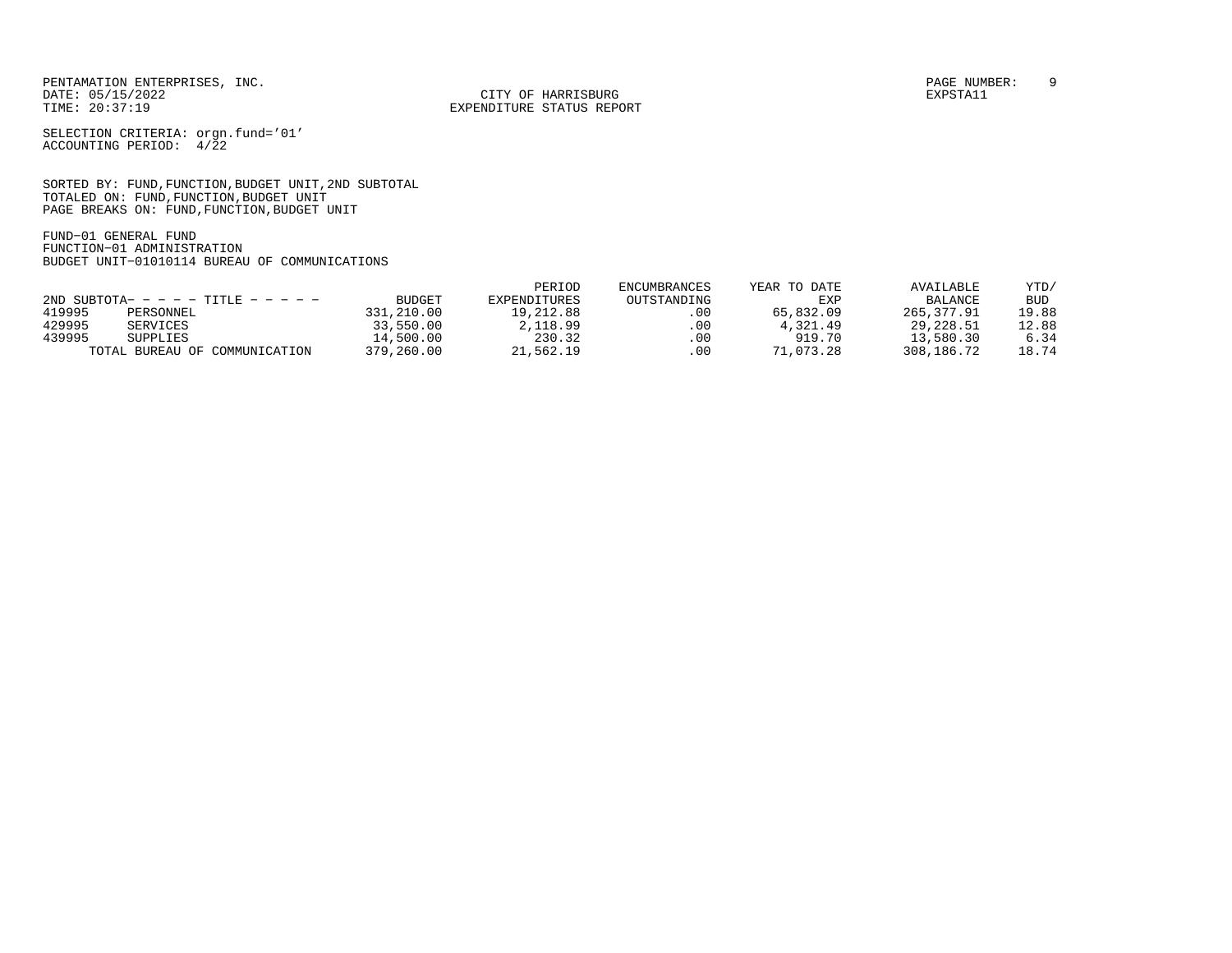CITY OF HARRISBURG

SELECTION CRITERIA: orgn.fund='01' ACCOUNTING PERIOD: 4/22

SORTED BY: FUND,FUNCTION,BUDGET UNIT,2ND SUBTOTAL TOTALED ON: FUND,FUNCTION,BUDGET UNIT PAGE BREAKS ON: FUND,FUNCTION,BUDGET UNIT

FUND−01 GENERAL FUND FUNCTION−01 ADMINISTRATION BUDGET UNIT−01010115 BUREAU OF RISK MANAGEMENT

|                                        |               | PERIOD       | <b>ENCUMBRANCES</b> | YEAR TO DATE | AVAILABLE      | YTD/ |
|----------------------------------------|---------------|--------------|---------------------|--------------|----------------|------|
| $2ND$ SUBTOTA- - - - - TITLE - - - - - | <b>BUDGET</b> | EXPENDITURES | OUTSTANDING         | EXI          | <b>BALANCE</b> | BUD  |
| 429995<br>SERVICES                     | ,720.00       |              | .00                 | $.00 \,$     | 5,720.00       | .00  |
| 439995<br>SUPPLIES                     | ,600.00       | . 00         | .00                 | 63.59        | . . 536.41     | 3.97 |
| TOTAL BUREAU OF RISK MANAGEME          | ,320.00       |              | .00                 | 63.59        | 7,256.41       | .87  |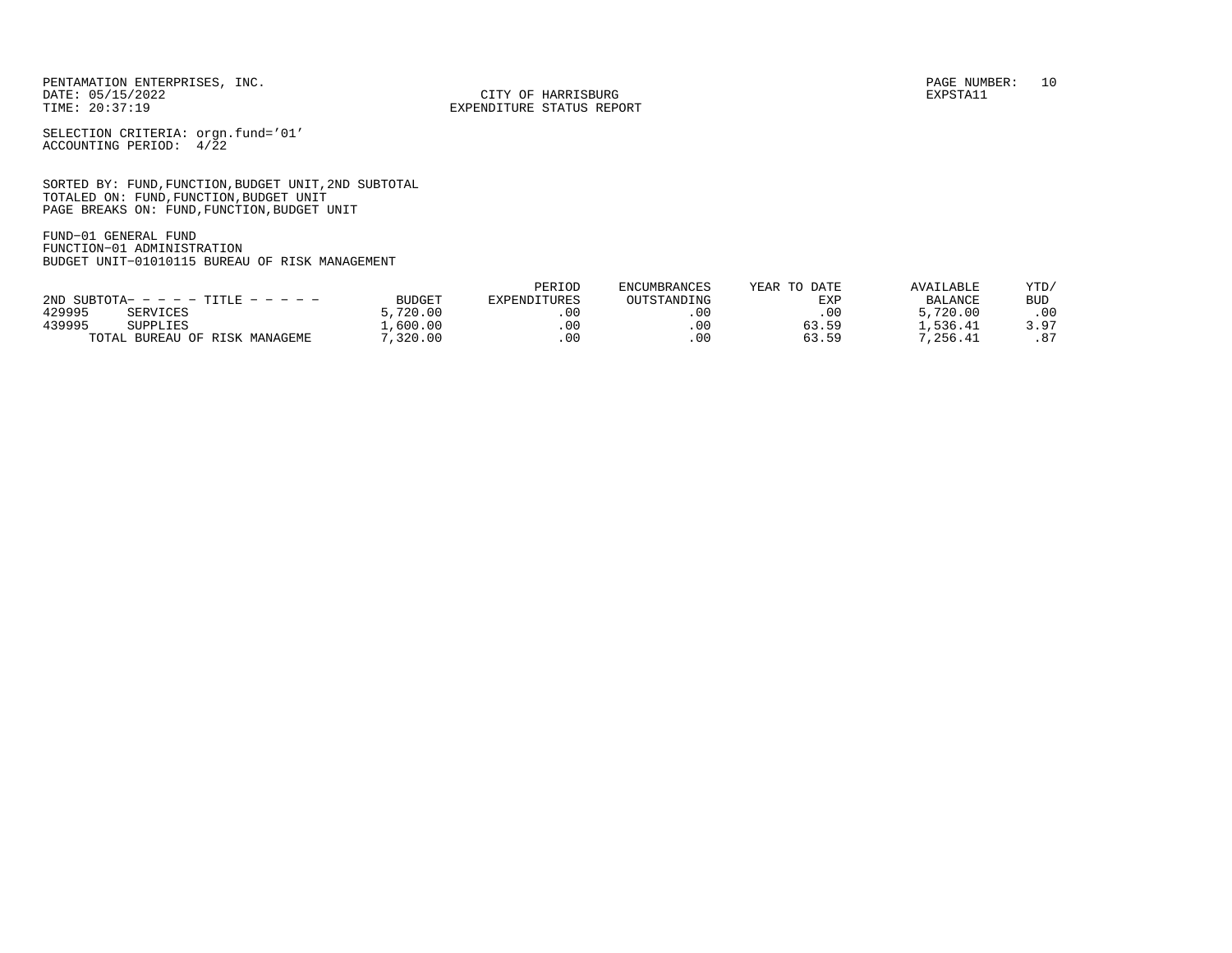CITY OF HARRISBURG

SELECTION CRITERIA: orgn.fund='01' ACCOUNTING PERIOD: 4/22

SORTED BY: FUND,FUNCTION,BUDGET UNIT,2ND SUBTOTAL TOTALED ON: FUND,FUNCTION,BUDGET UNIT PAGE BREAKS ON: FUND,FUNCTION,BUDGET UNIT

FUND−01 GENERAL FUND FUNCTION−01 ADMINISTRATION BUDGET UNIT−01010116 INFORMATION TECHNOLOGY

|        |                                        |              | PERIOD       | ENCUMBRANCES | YEAR TO DATE | AVAILABLE    | YTD/       |
|--------|----------------------------------------|--------------|--------------|--------------|--------------|--------------|------------|
|        | $2ND$ SUBTOTA- - - - - TITLE - - - - - | BUDGET       | EXPENDITURES | OUTSTANDING  | EXP          | BALANCE      | <b>BUD</b> |
| 419995 | PERSONNEL                              | 508,988,00   | 39,072.26    | .00          | 175,181.92   | 333,806.08   | 34.42      |
| 429995 | SERVICES                               | 937,278.00   | 132,337.61   | 124,671.28   | 263,197.89   | 549,408.83   | 41.38      |
| 439995 | SUPPLIES                               | 417,900.00   | 8,140.72     | 48,681.12    | 84,034.40    | 285,184.48   | 31.76      |
| 499995 | OTHER                                  | 625,000.00   | .00          | 57,309.65    | .00          | 567,690.35   | 9.17       |
|        | TOTAL INFORMATION TECHNOLOGY           | 2,489,166.00 | 179,550.59   | 230,662.05   | 522,414.21   | 1,736,089.74 | 30.25      |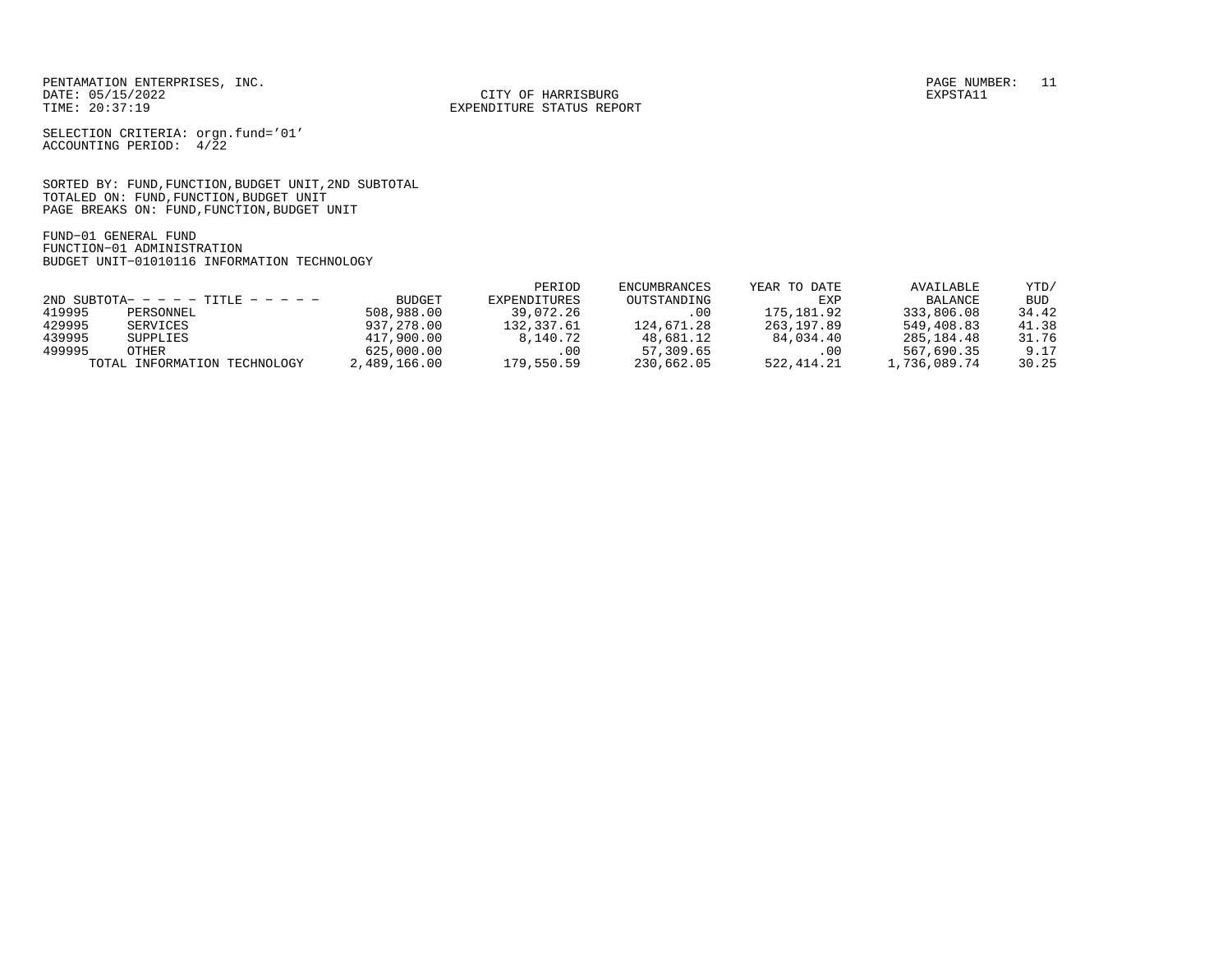CITY OF HARRISBURG

SELECTION CRITERIA: orgn.fund='01' ACCOUNTING PERIOD: 4/22

SORTED BY: FUND,FUNCTION,BUDGET UNIT,2ND SUBTOTAL TOTALED ON: FUND,FUNCTION,BUDGET UNIT PAGE BREAKS ON: FUND,FUNCTION,BUDGET UNIT

FUND−01 GENERAL FUND FUNCTION−01 ADMINISTRATION BUDGET UNIT−01010117 HUMAN RESOURCES

|                                      |                       |               | PERIOD       | <b>ENCUMBRANCES</b> | YEAR TO DATE | AVAILABLE   | YTD/       |
|--------------------------------------|-----------------------|---------------|--------------|---------------------|--------------|-------------|------------|
| 2ND SUBTOTA- - - - - TITLE - - - - - |                       | <b>BUDGET</b> | EXPENDITURES | OUTSTANDING         | EXP          | BALANCE     | <b>BUD</b> |
| 419995                               | PERSONNEL             | 468,471.00    | 27,831.95    | $.00 \,$            | 114,224.38   | 354,246.62  | 24.38      |
| 429995                               | SERVICES              | 118,275.00    | 5, 313.55    | 58, 243. 57         | 25,635.69    | 34, 395, 74 | 70.92      |
| 439995                               | SUPPLIES              | 12,200.00     | .,923.00     | .00                 | 1,923.00     | 10,277.00   | 15.76      |
|                                      | TOTAL HUMAN RESOURCES | 598,946.00    | 35,068.50    | 58, 243. 57         | 141,783.07   | 398,919.36  | 33.40      |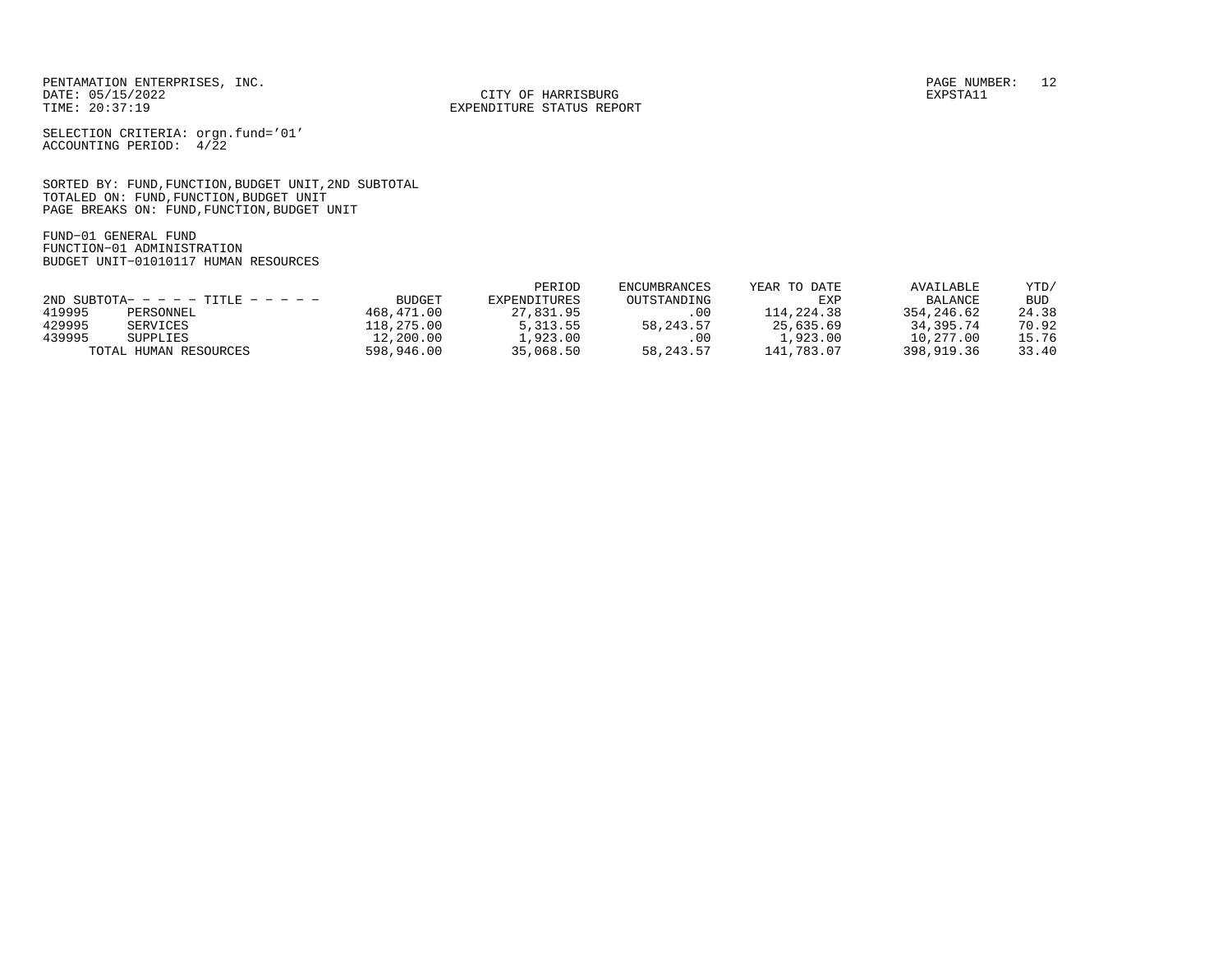CITY OF HARRISBURG

SELECTION CRITERIA: orgn.fund='01' ACCOUNTING PERIOD: 4/22

SORTED BY: FUND,FUNCTION,BUDGET UNIT,2ND SUBTOTAL TOTALED ON: FUND,FUNCTION,BUDGET UNIT PAGE BREAKS ON: FUND,FUNCTION,BUDGET UNIT

FUND−01 GENERAL FUND FUNCTION−01 ADMINISTRATION BUDGET UNIT−01010124 LICENSE, TAX, AND SUPPORT

|                                        |               | PERIOD       | ENCUMBRANCES | YEAR TO DATE | AVAILABLE      | YTD/       |
|----------------------------------------|---------------|--------------|--------------|--------------|----------------|------------|
| $2ND$ SUBTOTA- - - - - TITLE - - - - - | <b>BUDGET</b> | EXPENDITURES | OUTSTANDING  | EXP          | <b>BALANCE</b> | <b>BUD</b> |
| 419995<br>PERSONNEL                    | 414,147.00    | 28,677.93    | .00.         | 128,054.15   | 286,092.85     | 30.92      |
| 429995<br>SERVICES                     | 275,180.00    | 18,993.55    | 5,202.39     | 81,644.81    | 188,332.80     | 31.56      |
| 439995<br><b>SUPPLIES</b>              | 67,651.00     | 4,484.39     | 31,358.94    | 10,887.31    | 25,404.75      | 62.45      |
| TOTAL LICENSE, TAX, AND SUPPO          | 756,978.00    | 52, 155.87   | 36,561.33    | 220,586.27   | 499,830.40     | 33.97      |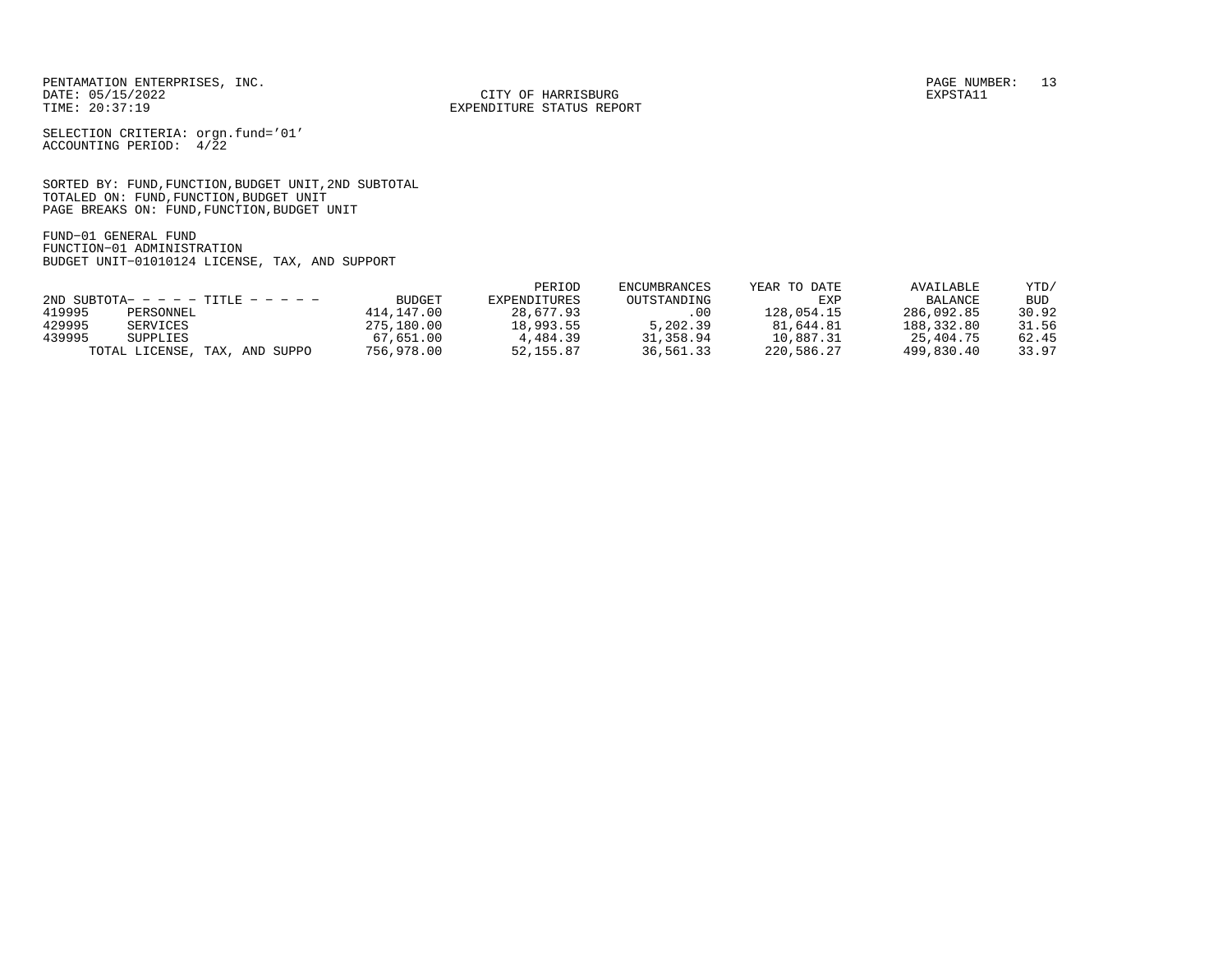CITY OF HARRISBURG

SELECTION CRITERIA: orgn.fund='01' ACCOUNTING PERIOD: 4/22

SORTED BY: FUND,FUNCTION,BUDGET UNIT,2ND SUBTOTAL TOTALED ON: FUND,FUNCTION,BUDGET UNIT PAGE BREAKS ON: FUND,FUNCTION,BUDGET UNIT

FUND−01 GENERAL FUND FUNCTION−01 ADMINISTRATION BUDGET UNIT−01010188 GENERAL EXPENSES

|        |                                        |               | PERIOD       | <b>ENCUMBRANCES</b> | YEAR TO DATE | AVAILABLE      | YTD/  |
|--------|----------------------------------------|---------------|--------------|---------------------|--------------|----------------|-------|
|        | $2ND$ SUBTOTA- - - - - TITLE - - - - - | <b>BUDGET</b> | EXPENDITURES | OUTSTANDING         | EXP          | <b>BALANCE</b> | BUD   |
| 419995 | PERSONNEL                              | 10,225,457.00 | 933,664.18   | 27,626.96           | 4,682,596.51 | 5,515,233.53   | 46.06 |
| 429995 | SERVICES                               | 1,983,452.00  | 300,405.89   | 59, 363. 31         | 775,909.15   | .,148,179.54   | 42.11 |
| 499995 | OTHER                                  | 728,320.00    | 82,542.84    | .00                 | 289, 235.67  | 439,084.33     | 39.71 |
|        | TOTAL GENERAL EXPENSES                 | 12,937,229.00 | 1,316,612.91 | 86,990.27           | 5,747,741.33 | 7,102,497.40   | 45.10 |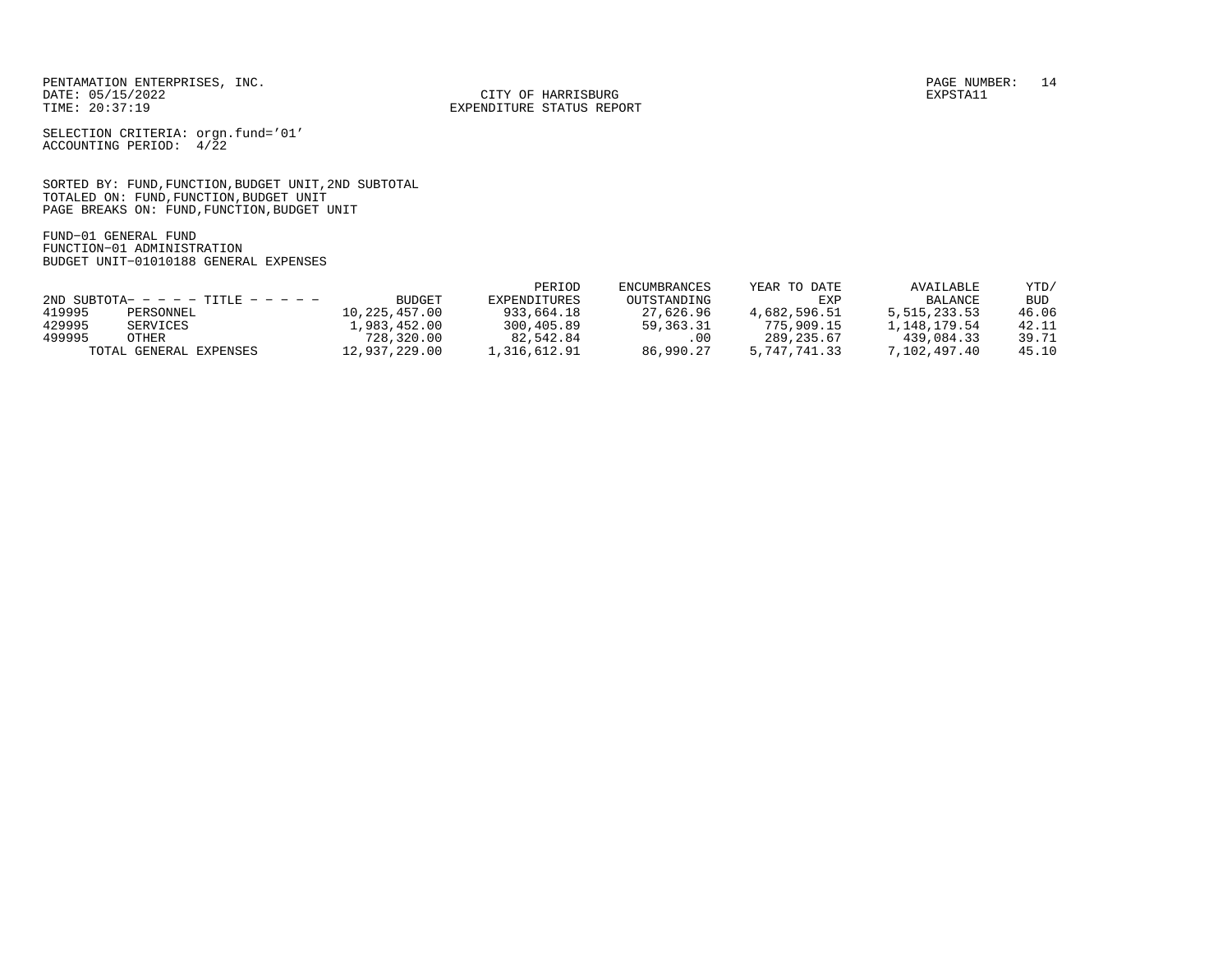CITY OF HARRISBURG

SELECTION CRITERIA: orgn.fund='01' ACCOUNTING PERIOD: 4/22

SORTED BY: FUND,FUNCTION,BUDGET UNIT,2ND SUBTOTAL TOTALED ON: FUND,FUNCTION,BUDGET UNIT PAGE BREAKS ON: FUND,FUNCTION,BUDGET UNIT

FUND−01 GENERAL FUND FUNCTION−01 ADMINISTRATION BUDGET UNIT−01010189 TRANSFERS

|                                        |               | PERIOD       | <b>ENCUMBRANCES</b> | YEAR TO DATE | AVAILABLE      | YTD/       |
|----------------------------------------|---------------|--------------|---------------------|--------------|----------------|------------|
| $2ND$ SUBTOTA- - - - - TITLE - - - - - | BUDGET        | EXPENDITURES | OUTSTANDING         | EXP          | <b>BALANCE</b> | <b>BUD</b> |
| 499995<br>OTHER                        | 10,073,638.00 | 950,000.00   | .00                 | 1,307,603.90 | 8,766,034.10   | 12.98      |
| TOTAL TRANSFERS                        | 10,073,638.00 | 950,000.00   | .00                 | 1,307,603.90 | 8,766,034.10   | 12.98      |
| TOTAL ADMINISTRATION                   | 28,267,378.00 | 2,611,569.13 | 412,457.22          | 8,264,866.23 | 19,590,054.55  | 30.70      |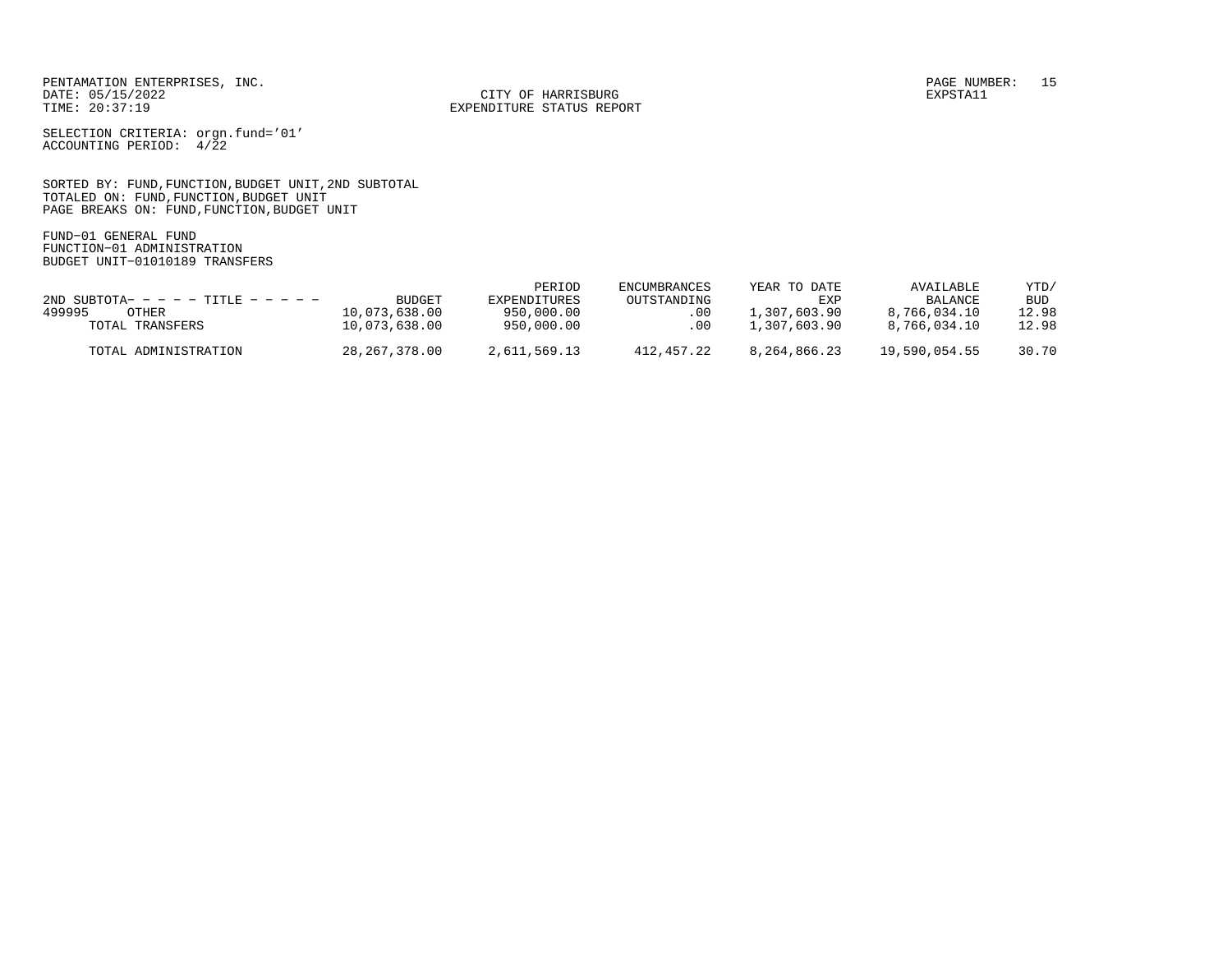CITY OF HARRISBURG

SELECTION CRITERIA: orgn.fund='01' ACCOUNTING PERIOD: 4/22

SORTED BY: FUND,FUNCTION,BUDGET UNIT,2ND SUBTOTAL TOTALED ON: FUND,FUNCTION,BUDGET UNIT PAGE BREAKS ON: FUND,FUNCTION,BUDGET UNIT

FUND−01 GENERAL FUND FUNCTION−03 BUILDING AND HOUSING BUDGET UNIT−01030135 PLANNING

|                                      |                |               | PERIOD       | <b>ENCUMBRANCES</b> | YEAR TO DATE | AVAILABLE      | YTD/  |
|--------------------------------------|----------------|---------------|--------------|---------------------|--------------|----------------|-------|
| 2ND SUBTOTA- - - - - TITLE - - - - - |                | <b>BUDGET</b> | EXPENDITURES | OUTSTANDING         | EXP          | <b>BALANCE</b> | BUD   |
| 419995                               | PERSONNEL      | 247,655,00    | 10,444.24    | .00                 | 49,142.64    | 198,512.36     | 19.84 |
| 429995                               | SERVICES       | 87,000.00     | 22,267.50    | 35,679.85           | 31,435.47    | 19,884.68      | 77.14 |
| 439995                               | SUPPLIES       | 5,000.00      | . 00         | .00                 | .00          | 5,000.00       | .00   |
|                                      | TOTAL PLANNING | 339,655,00    | 32,711.74    | 35,679.85           | 80,578.11    | 223,397.04     | 34.23 |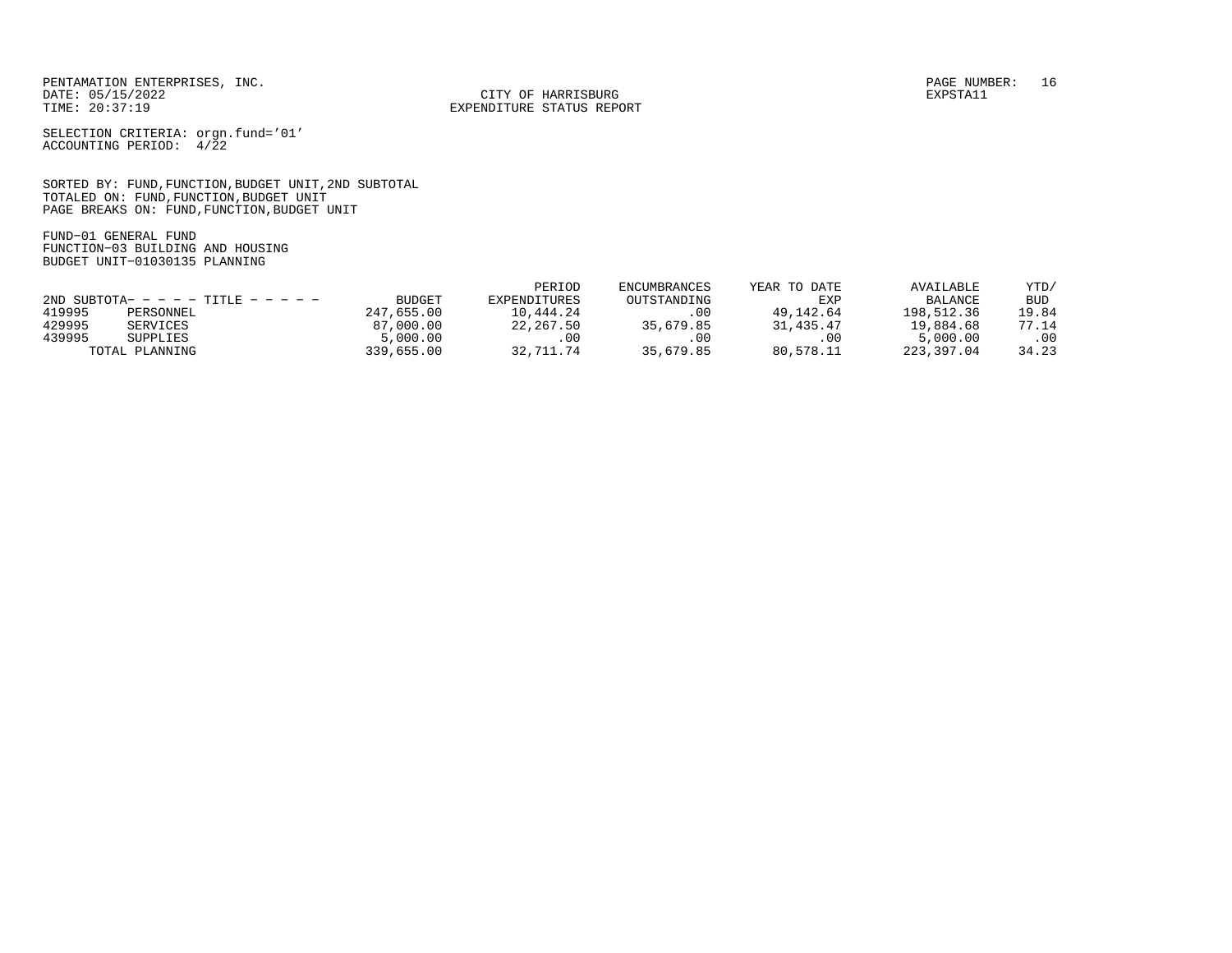CITY OF HARRISBURG

SELECTION CRITERIA: orgn.fund='01' ACCOUNTING PERIOD: 4/22

SORTED BY: FUND,FUNCTION,BUDGET UNIT,2ND SUBTOTAL TOTALED ON: FUND,FUNCTION,BUDGET UNIT PAGE BREAKS ON: FUND,FUNCTION,BUDGET UNIT

FUND−01 GENERAL FUND FUNCTION−03 BUILDING AND HOUSING BUDGET UNIT−01030137 CODES

|                                      |             |               | PERIOD       | ENCUMBRANCES | YEAR TO DATE | AVAILABLE      | YTD/       |
|--------------------------------------|-------------|---------------|--------------|--------------|--------------|----------------|------------|
| 2ND SUBTOTA- - - - - TITLE - - - - - |             | <b>BUDGET</b> | EXPENDITURES | OUTSTANDING  | EXP          | <b>BALANCE</b> | <b>BUD</b> |
| 419995                               | PERSONNEL   | 978,276.00    | 70,467.06    | .00          | 311,491.14   | 666,784.86     | 31.84      |
| 429995                               | SERVICES    | 23,750.00     | 210.99       | 2,999.50     | 1,058.65     | 19,691.85      | 17.09      |
| 439995                               | SUPPLIES    | 36,700.00     | 714.89       | 6.267.95     | 3,129.60     | 27,302.45      | 25.61      |
|                                      | TOTAL CODES | .,038,726.00  | 71,392.94    | 9,267.45     | 315,679.39   | 713,779.16     | 31.28      |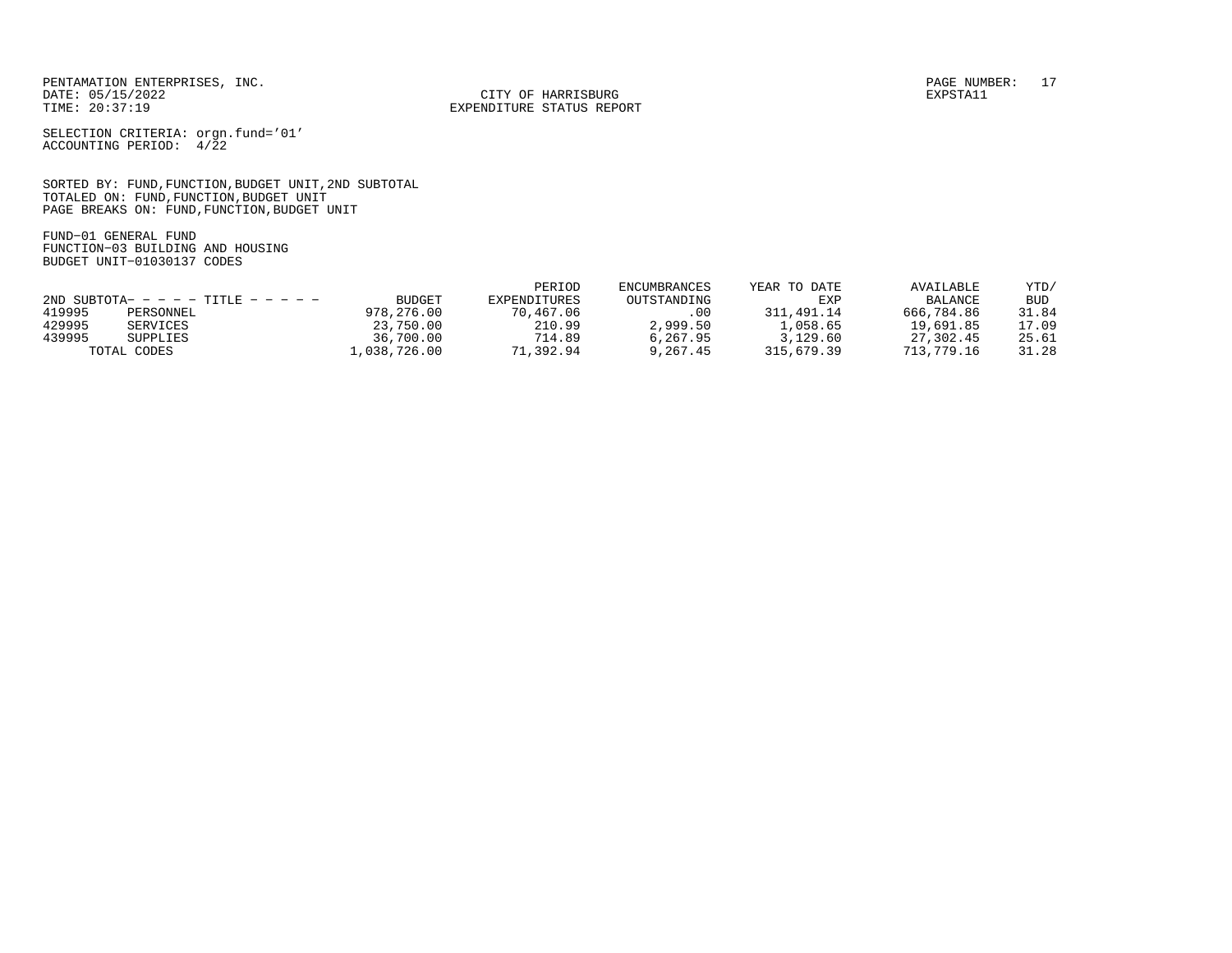CITY OF HARRISBURG

SELECTION CRITERIA: orgn.fund='01' ACCOUNTING PERIOD: 4/22

SORTED BY: FUND,FUNCTION,BUDGET UNIT,2ND SUBTOTAL TOTALED ON: FUND,FUNCTION,BUDGET UNIT PAGE BREAKS ON: FUND,FUNCTION,BUDGET UNIT

FUND−01 GENERAL FUND FUNCTION−03 BUILDING AND HOUSING BUDGET UNIT−01030139 BUSINESS DEVELOPMENT

|                                        |              | PERIOD       | ENCUMBRANCES | YEAR TO DATE | AVAILABLE      | YTD/       |
|----------------------------------------|--------------|--------------|--------------|--------------|----------------|------------|
| $2ND$ SUBTOTA- - - - - TITLE - - - - - | BUDGET       | EXPENDITURES | OUTSTANDING  | EXP          | <b>BALANCE</b> | <b>BUD</b> |
| 419995<br>PERSONNEL                    | 159,298.00   | 4,794.14     | .00          | 32,807.41    | 126,490.59     | 20.59      |
| 429995<br>SERVICES                     | 12,950.00    | .00.         | 6.875.00     | .00          | 6,075.00       | 53.09      |
| 439995<br>SUPPLIES                     | 1,500.00     | .00          | .00          | $.00 \,$     | 1,500.00       | .00        |
| TOTAL BUSINESS DEVELOPMENT             | 173,748.00   | 4,794.14     | 6.875.00     | 32,807.41    | 134,065.59     | 22.84      |
| TOTAL BUILDING AND HOUSING             | 1,552,129.00 | 108,898.82   | 51,822.30    | 429,064.91   | 1,071,241.79   | 30.98      |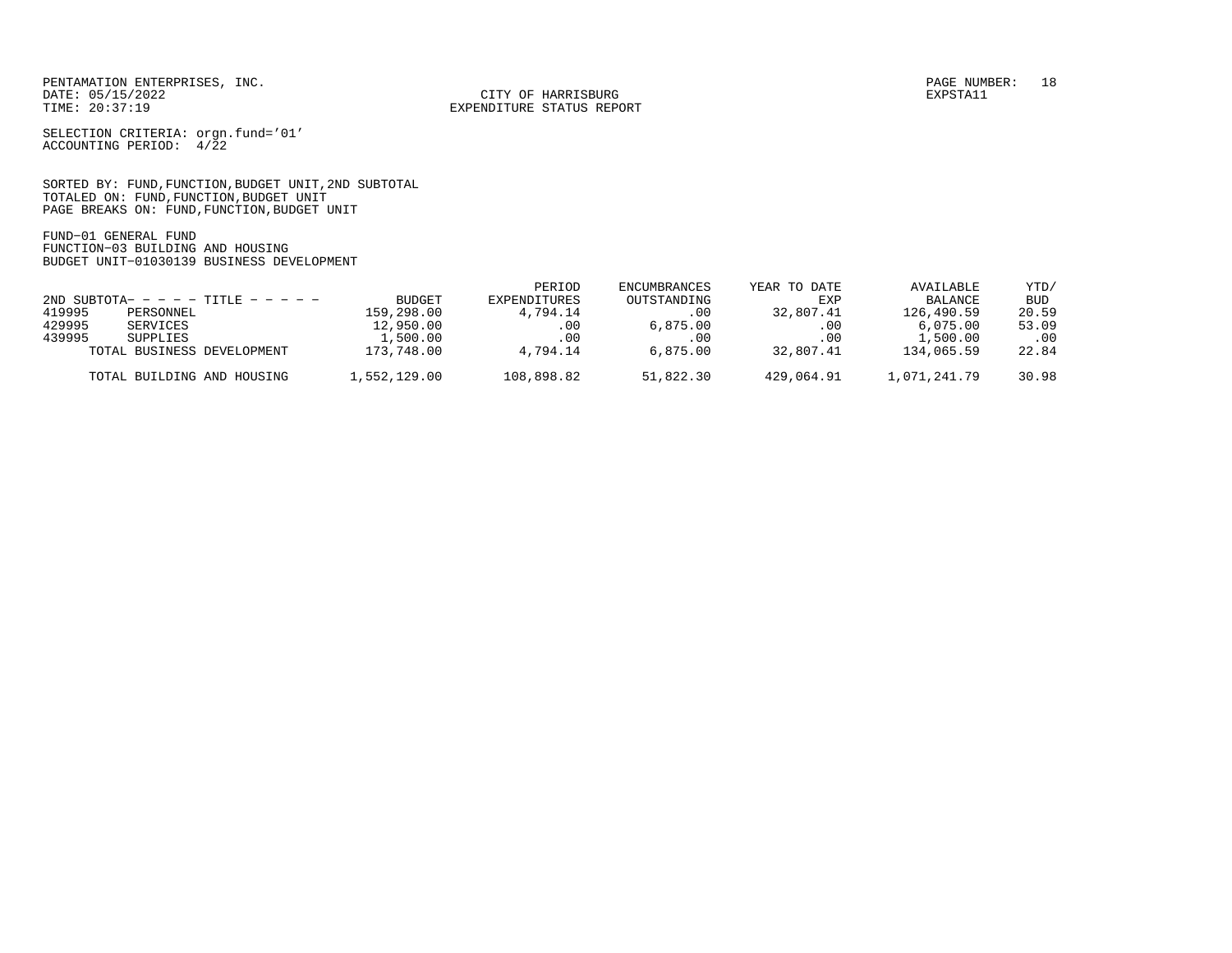CITY OF HARRISBURG

SELECTION CRITERIA: orgn.fund='01' ACCOUNTING PERIOD: 4/22

SORTED BY: FUND,FUNCTION,BUDGET UNIT,2ND SUBTOTAL TOTALED ON: FUND,FUNCTION,BUDGET UNIT PAGE BREAKS ON: FUND,FUNCTION,BUDGET UNIT

FUND−01 GENERAL FUND FUNCTION−04 PUBLIC SAFETY BUDGET UNIT−01040142 POLICE CHIEF

|        |                                      |               | PERIOD       | ENCUMBRANCES | YEAR TO DATE | AVAILABLE      | YTD/       |
|--------|--------------------------------------|---------------|--------------|--------------|--------------|----------------|------------|
|        | 2ND SUBTOTA- - - - - TITLE - - - - - | BUDGET        | EXPENDITURES | OUTSTANDING  | EXP          | <b>BALANCE</b> | <b>BUD</b> |
| 419995 | PERSONNEL                            | 16,828,879.00 | 1,116,727.04 | .00          | 4,758,384.62 | 12,070,494.38  | 28.28      |
| 429995 | SERVICES                             | 1,139,567.00  | 15,402.70    | 160,305.91   | 220,452.23   | 758,808.86     | 33.41      |
| 439995 | SUPPLIES                             | 469,820.00    | 2,965.21     | 57,750.07    | 59,152.36    | 352,917.57     | 24.88      |
| 499995 | OTHER                                | 266,664.00    | .00          | .00          | 47,200.00    | 219,464.00     | 17.70      |
|        | TOTAL POLICE CHIEF                   | 18,704,930.00 | 1,135,094.95 | 218,055.98   | 5,085,189.21 | 13,401,684.81  | 28.35      |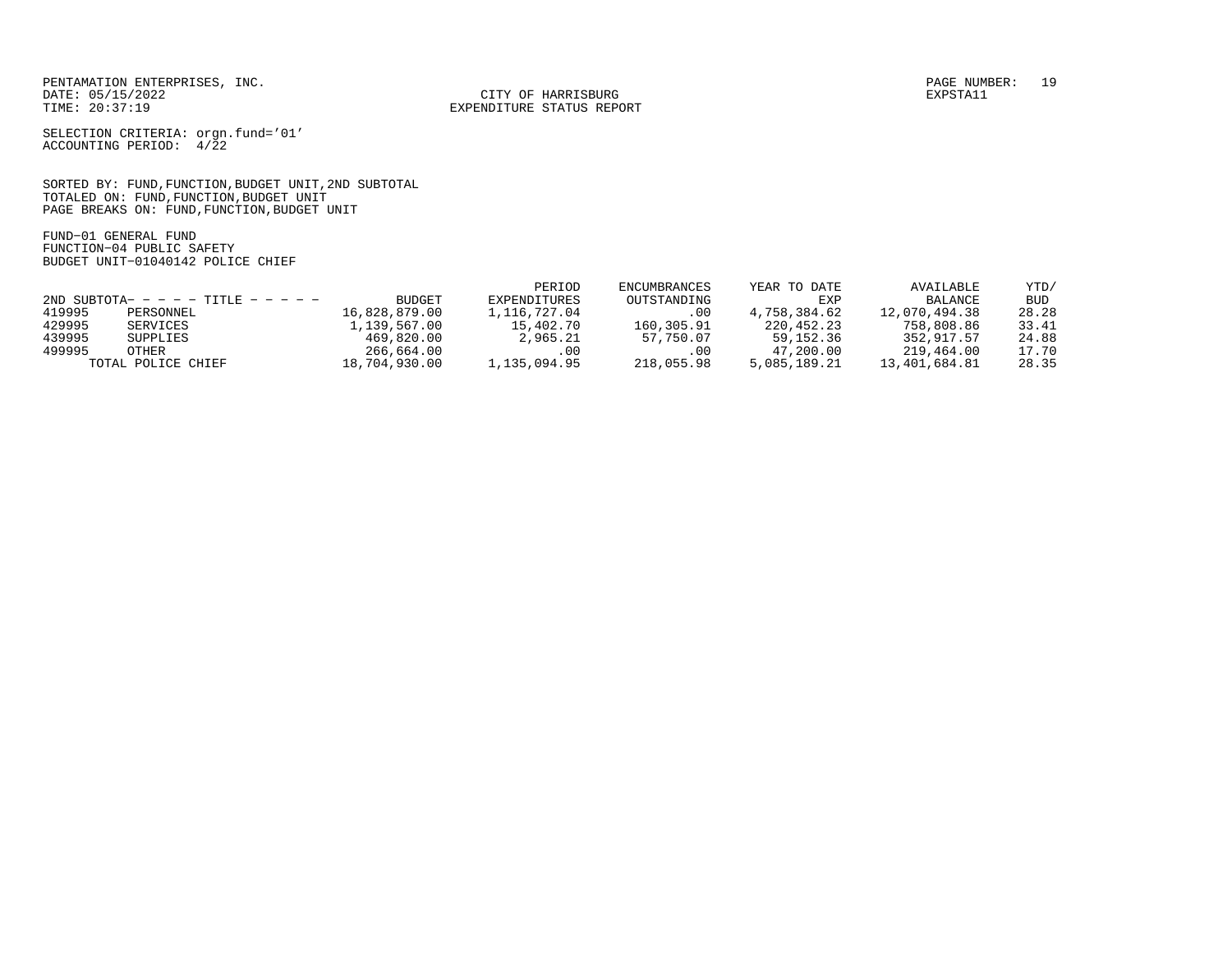CITY OF HARRISBURG

SELECTION CRITERIA: orgn.fund='01' ACCOUNTING PERIOD: 4/22

SORTED BY: FUND,FUNCTION,BUDGET UNIT,2ND SUBTOTAL TOTALED ON: FUND,FUNCTION,BUDGET UNIT PAGE BREAKS ON: FUND,FUNCTION,BUDGET UNIT

FUND−01 GENERAL FUND FUNCTION−04 PUBLIC SAFETY BUDGET UNIT−01040151 FIRE

|                                      |                     |               | PERIOD       | ENCUMBRANCES | YEAR TO DATE    | AVAILABLE     | YTD/       |
|--------------------------------------|---------------------|---------------|--------------|--------------|-----------------|---------------|------------|
| 2ND SUBTOTA- - - - - TITLE - - - - - |                     | BUDGET        | EXPENDITURES | OUTSTANDING  | EXP             | BALANCE       | <b>BUD</b> |
| 419995                               | PERSONNEL           | 9,481,114.00  | 593,747.74   | 49,229.30    | 2,854,520.73    | 6,577,363.97  | 30.63      |
| 429995                               | SERVICES            | 425,300.00    | 48,035.72    | 108,787.35   | 123,443.25      | 193,069.40    | 54.60      |
| 439995                               | SUPPLIES            | 339,565.00    | 10,299.28    | 120,554.50   | 30,604.28       | 188,406.22    | 44.52      |
| 499995                               | OTHER               | 100,000.00    | .00          | .00          | 21,487.62       | 78,512.38     | 21.49      |
|                                      | TOTAL FIRE          | 10,345,979.00 | 652,082.74   | 278,571.15   | 3,030,055.88    | 7,037,351.97  | 31.98      |
|                                      | TOTAL PUBLIC SAFETY | 29,050,909.00 | 1,787,177.69 | 496,627.13   | 8, 115, 245, 09 | 20,439,036.78 | 29.64      |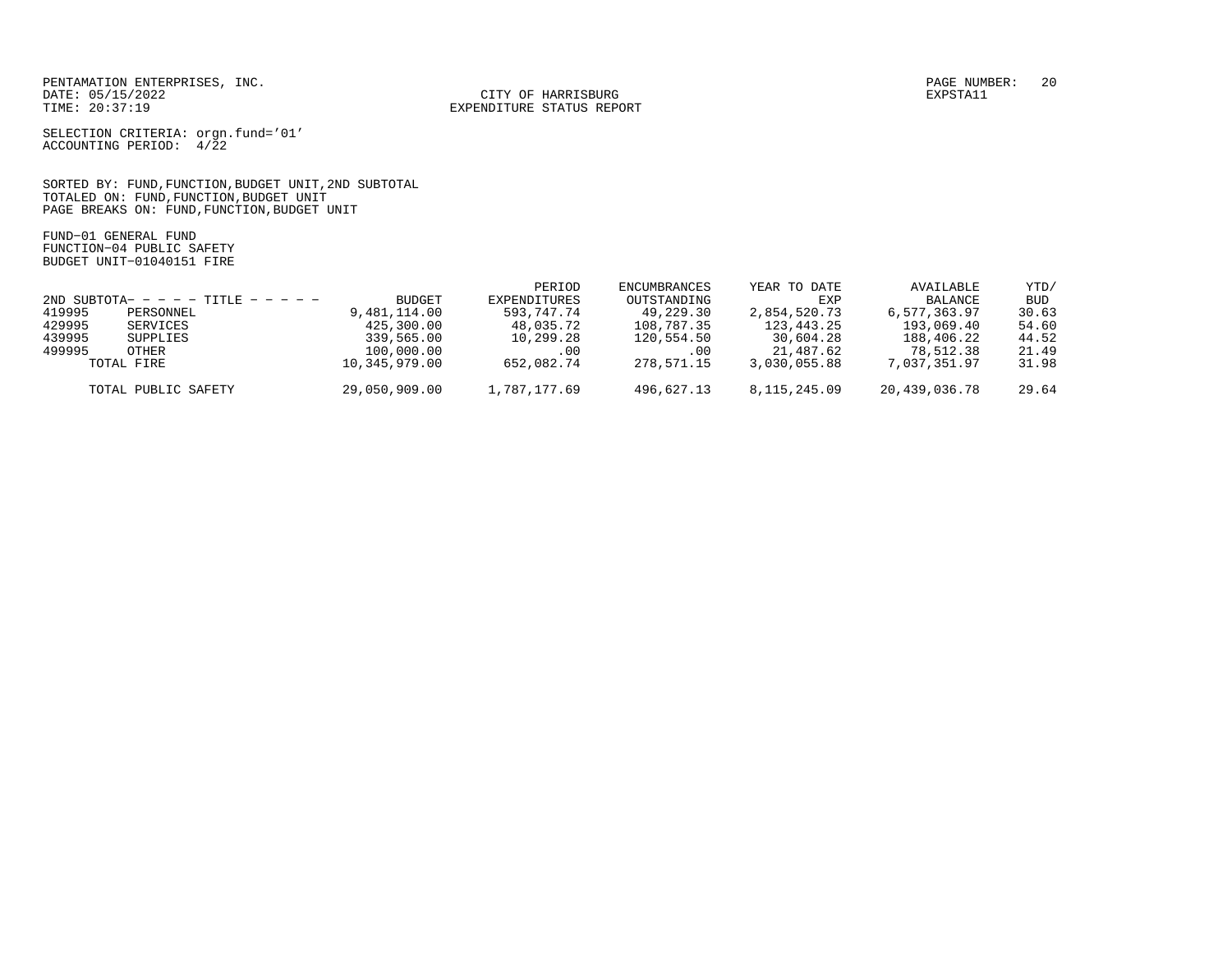CITY OF HARRISBURG

SELECTION CRITERIA: orgn.fund='01' ACCOUNTING PERIOD: 4/22

SORTED BY: FUND,FUNCTION,BUDGET UNIT,2ND SUBTOTAL TOTALED ON: FUND,FUNCTION,BUDGET UNIT PAGE BREAKS ON: FUND,FUNCTION,BUDGET UNIT

FUND−01 GENERAL FUND FUNCTION−06 PUBLIC WORKS BUDGET UNIT−01060160 TRAFFIC AND ENGINEERING

|                                      |                               |              | PERIOD       | ENCUMBRANCES | YEAR TO DATE | AVAILABLE    | YTD/  |
|--------------------------------------|-------------------------------|--------------|--------------|--------------|--------------|--------------|-------|
| 2ND SUBTOTA- - - - - TITLE - - - - - |                               | BUDGET       | EXPENDITURES | OUTSTANDING  | EXP          | BALANCE      | BUD   |
| 419995                               | PERSONNEL                     | 761,416.00   | 47,138.80    | .00          | 204,623.89   | 556,792.11   | 26.87 |
| 429995                               | SERVICES                      | 1,105,600.00 | 54,284.52    | 357,765.65   | 168,750.92   | 579,083.43   | 47.62 |
| 439995                               | SUPPLIES                      | 724,500.00   | 58,938.70    | 364,399.24   | 81,535.38    | 278,565.38   | 61.55 |
| 499995                               | OTHER                         | 240,000.00   | . 00         | .00          | .00          | 240,000.00   | .00   |
|                                      | TOTAL TRAFFIC AND ENGINEERING | 2,831,516.00 | 160,362.02   | 722,164.89   | 454,910.19   | 1,654,440.92 | 41.57 |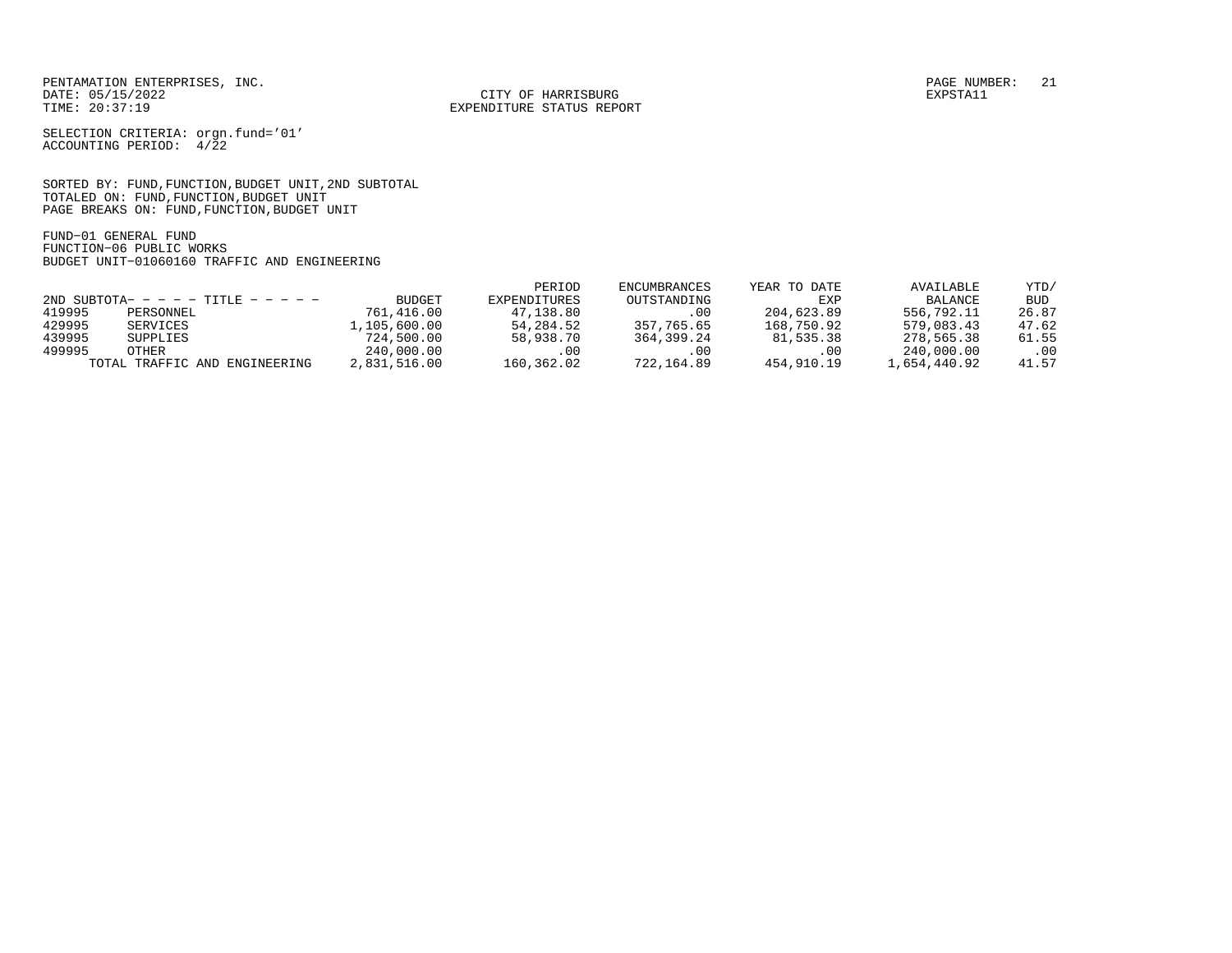CITY OF HARRISBURG

SELECTION CRITERIA: orgn.fund='01' ACCOUNTING PERIOD: 4/22

SORTED BY: FUND,FUNCTION,BUDGET UNIT,2ND SUBTOTAL TOTALED ON: FUND,FUNCTION,BUDGET UNIT PAGE BREAKS ON: FUND,FUNCTION,BUDGET UNIT

FUND−01 GENERAL FUND FUNCTION−06 PUBLIC WORKS BUDGET UNIT−01060172 VEHICLE MANAGEMENT

|                                        |                          |              | PERIOD       | ENCUMBRANCES | YEAR TO DATE | AVAILABLE      | YTD/       |
|----------------------------------------|--------------------------|--------------|--------------|--------------|--------------|----------------|------------|
| $2ND$ SUBTOTA- - - - - TITLE - - - - - |                          | BUDGET       | EXPENDITURES | OUTSTANDING  | EXP          | BALANCE        | <b>BUD</b> |
| 419995                                 | PERSONNEL                | 398,965.00   | 17,762.92    | .00          | 85,006.73    | 313,958.27     | 21.31      |
| 429995                                 | SERVICES                 | 1,262,341.00 | 55,870.28    | 470,624.74   | 173,772.86   | 617,943.40     | 51.05      |
| 439995                                 | SUPPLIES                 | 1,395,225.00 | 96,337.60    | 449,256.76   | 236,427.53   | 709,540.71     | 49.15      |
| 499995                                 | OTHER                    | 105,498.00   | .00          | 72,750.00    | 15,332.00    | 17,416.00      | 83.49      |
|                                        | TOTAL VEHICLE MANAGEMENT | 3,162,029.00 | 169,970.80   | 992,631.50   | 510,539.12   | 1,658,858.38   | 47.54      |
|                                        | TOTAL PUBLIC WORKS       | 5,993,545.00 | 330,332.82   | 1,714,796.39 | 965,449.31   | 3, 313, 299.30 | 44.72      |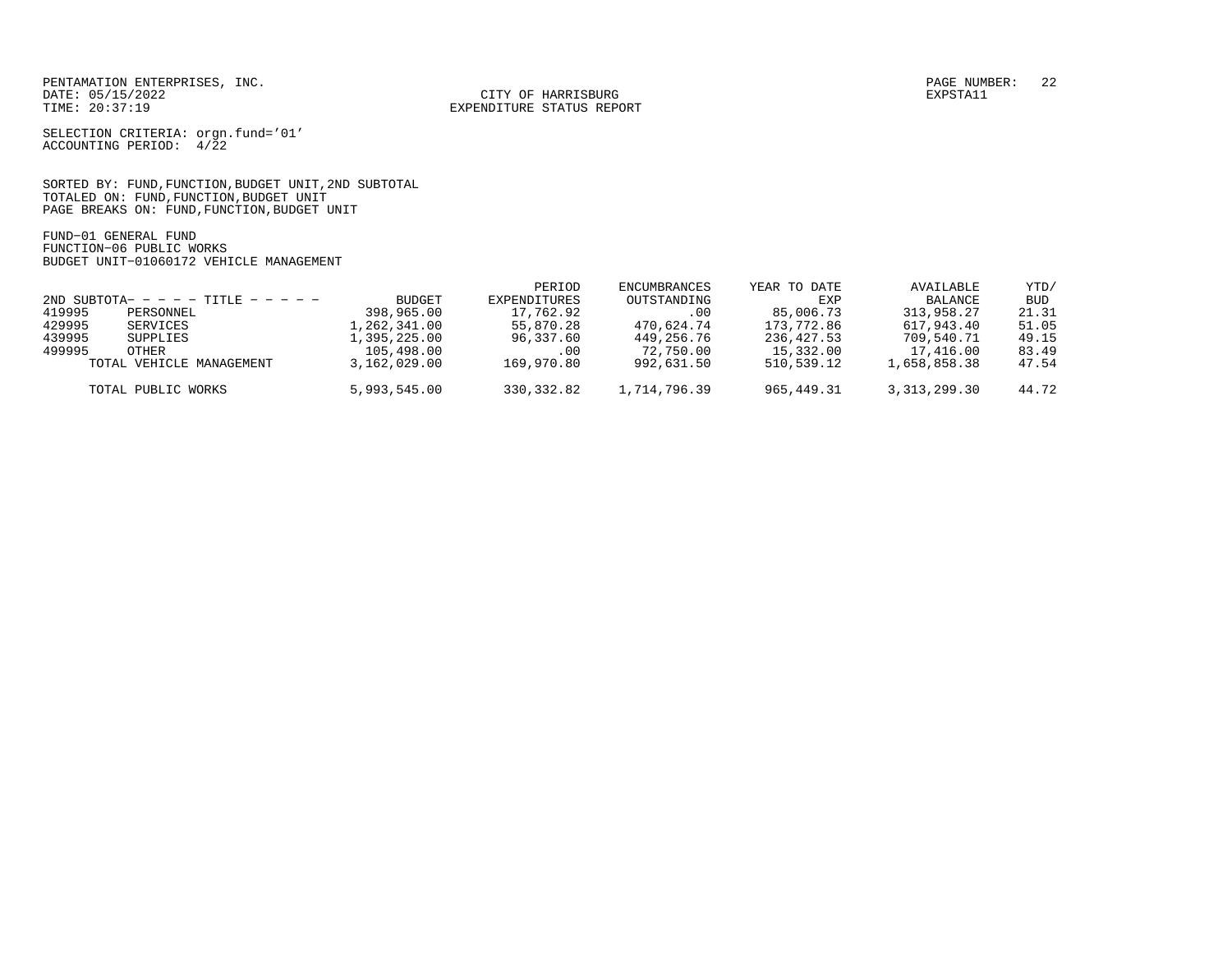CITY OF HARRISBURG

SELECTION CRITERIA: orgn.fund='01' ACCOUNTING PERIOD: 4/22

SORTED BY: FUND,FUNCTION,BUDGET UNIT,2ND SUBTOTAL TOTALED ON: FUND,FUNCTION,BUDGET UNIT PAGE BREAKS ON: FUND,FUNCTION,BUDGET UNIT

FUND−01 GENERAL FUND FUNCTION−08 PARKS & RECREATION BUDGET UNIT−01080180 PARKS, REC & FACILITIES

|                                      |               | PERIOD              | ENCUMBRANCES | YEAR TO DATE  | AVAILABLE     | YTD/       |
|--------------------------------------|---------------|---------------------|--------------|---------------|---------------|------------|
| 2ND SUBTOTA- - - - - TITLE - - - - - | <b>BUDGET</b> | <b>EXPENDITURES</b> | OUTSTANDING  | EXP           | BALANCE       | <b>BUD</b> |
| 419995<br>PERSONNEL                  | 1,274,046.00  | 61,094.37           | .00          | 276,801.97    | 997, 244, 03  | 21.73      |
| 429995<br>SERVICES                   | 937,846.00    | 59,670.74           | 139,236.28   | 128,288.66    | 670,321.06    | 28.53      |
| 439995<br>SUPPLIES                   | 464,437.00    | 9,274.64            | 15,454.17    | 28,169.20     | 420,813.63    | 9.39       |
| 499995<br>OTHER                      | 787,179.00    | .00                 | 405,523.00   | 1,846.28      | 379,809.72    | 51.75      |
| TOTAL PARKS, REC & FACILITIES        | 3,463,508.00  | 130,039.75          | 560, 213.45  | 435,106.11    | 2,468,188.44  | 28.74      |
| TOTAL PARKS & RECREATION             | 3,463,508.00  | 130,039.75          | 560, 213.45  | 435,106.11    | 2,468,188.44  | 28.74      |
| TOTAL GENERAL FUND                   | 70,754,062.00 | 5, 135, 669. 21     | 3,398,217.85 | 18,801,726.53 | 48,554,117.62 | 31.38      |
|                                      |               |                     |              |               |               |            |
| TOTAL REPORT                         | 70,754,062.00 | 5, 135, 669, 21     | 3,398,217.85 | 18,801,726.53 | 48,554,117.62 | 31.38      |
|                                      |               |                     |              |               |               |            |